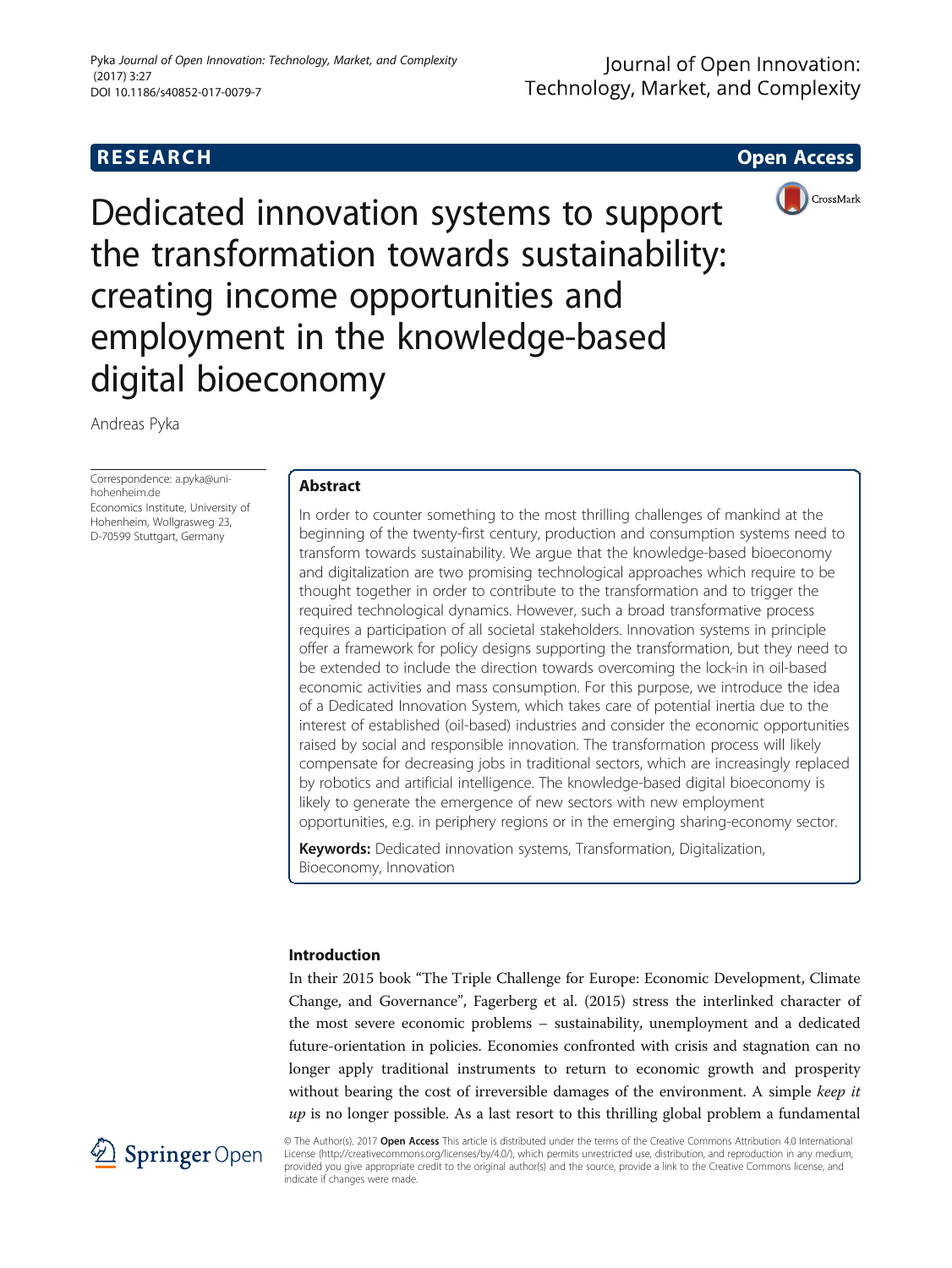transformation of economic production systems is suggested, which pushes economic development on a green growth trajectory (Mazzucato and Perez, [2015](#page-17-0)).

For the required transformation of global production and consumption systems, which targets the twentieth century *lock-in in carbon-based technologies* (Unruh, [2000](#page-17-0)) two broader technological concepts play outstanding roles:

(1) Digitalization and with it artificial intelligence and robots are supposed to increase massively the efficiency in production, thereby reducing the consumption of resources and frequently even completely replacing physical output by  $CO<sub>2</sub>$ -neutral digital output (dematerialization),

(2) and the so-called knowledge-based bioeconomy which replaces in many applications oil-based by bio-based materials. The knowledge-based bioeconomy focuses on a sustainable production and processing of biomass into a range of products encompassing food, health products, fiber and industrial products as well as energy. Basically, biomass is supposed to substitute for crude-oil. Renewable biomass includes any biological material from agriculture, forestry and animal-farming as a product in itself or to be used as an input in further production.

In order to set economic development on a sustainable development path, both technological trajectories need to merge into the knowledge-based digital bioeconomy. This way synergies are created which foster the required changes in production as well as consumption.

However, for a fundamental transformation, technological ingredients alone are not sufficient: To steer the transformation successfully, societies around the world have to place stronger emphasis on different types of innovation, which includes besides technological, also social, political and ecological innovations.

Social awareness of an endangered sustainability of production systems is not new. Since "The Limits of Growth" was published by the Club of Rome (Meadows et al., [1972\)](#page-17-0), it is evident that fundamental changes are required to guarantee human survival on planet earth. In economics, on a purely theoretical level, two fundamentally different solution strategies for this thrilling problem can be distinguished: (i) conservation of resources by the abstinence of growth and (ii) decoupling of growth and resources employment. The supporters of the first approach (Blewitt and Cunningham, [2014,](#page-15-0) Kallis et al., [2014\)](#page-16-0) summarized under the headings of abstinence and downscaling follow the quantitative orientation of mainstream economics and claim a renunciation of a way of life that is based on consumption and increasing resource intensity. To reach a sustainable production the quantity of the employed resources has to be decreased massively. The second approach, embedded in Schumpeterian economics with its qualitative view on economic development, strongly emphasizes that innovations, market forces and structural change are not part of the problem, but have to be part of the solution. Creative solutions are able to fundamentally reform our economy in the sense of sustainability, thereby supporting the achievements of the UN objectives towards sustainable development (UN, [2015](#page-17-0)) and ensuring growth and development at the same time (Mazzucato and Perez, [2015\)](#page-17-0). It is clear that this transformative direction of innovation processes cannot be expected to happen without a concerted action of all actors in an economy, namely firms, consumers and policy makers, which together constitute the actors of an innovation system.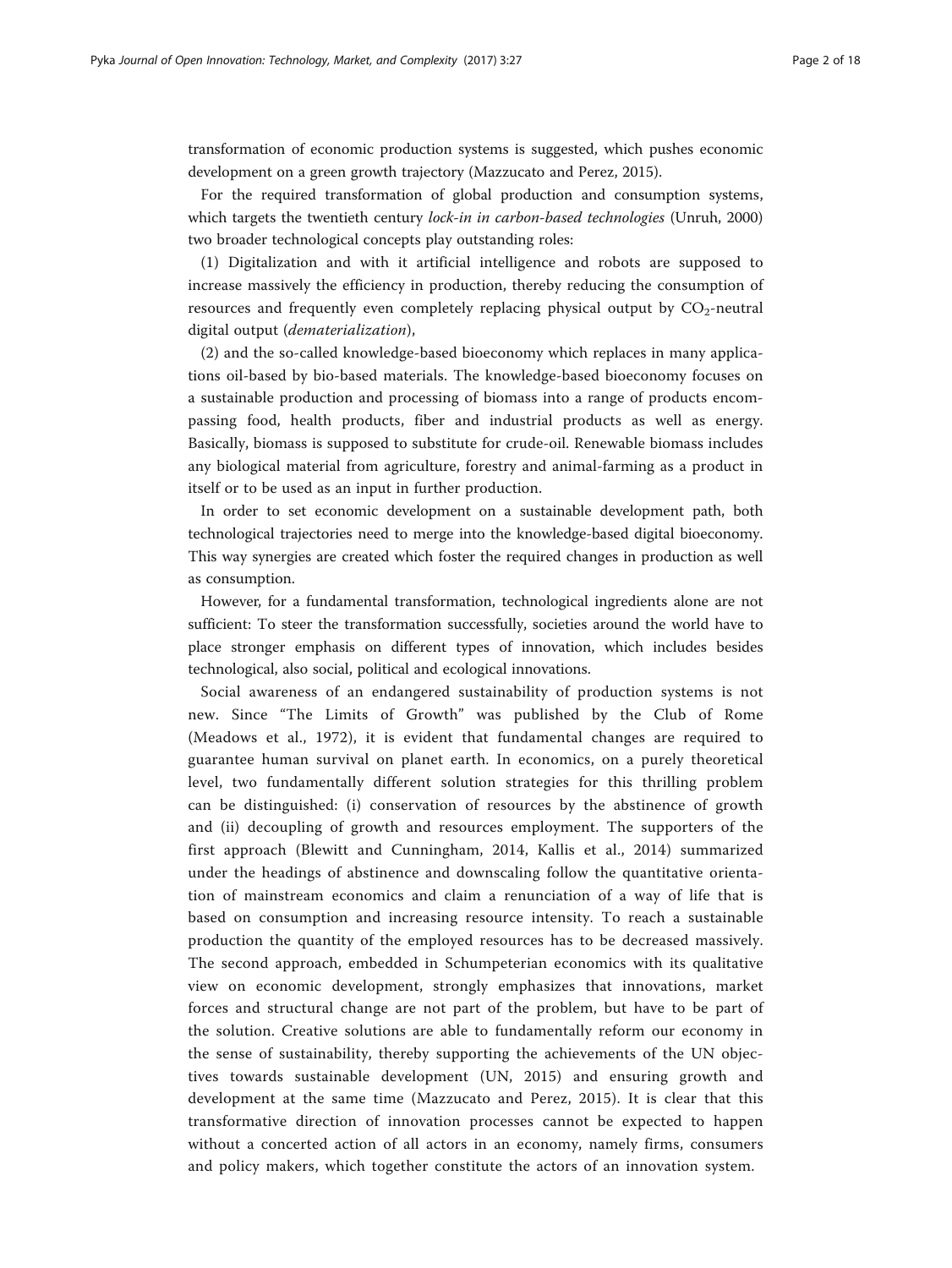Since quite a while, leading researchers in innovation economics (Dosi et al., [1988](#page-16-0); Lundvall, [1992](#page-16-0), [1998](#page-16-0); Nelson, [1993\)](#page-17-0) emphasize the systemic character of innovation. So-called innovation systems consist of different actors (companies, research institutions, political actors, consumers etc.) and linkages between these actors (flows of goods, R&D cooperations, knowledge transfer, user-producer-relationships etc.) as well as institutions, which all are to be coordinated in this transformation. The linkages are required to ensure mutual learning and knowledge development in order to explore potential paths of the sustainability transformation. Such systems are characterized by their dynamic and co-evolutionary nature and thus are enormously complex. A transformation towards sustainability requires coordination and adaptive management of such a system, in particular of the interactions, of mutual learning processes to spur cross-fertilization between different knowledge fields and most important to develop competences to deal with fundamental uncertainty (Knight, [1921\)](#page-16-0), which is much higher compared to an exploitation-oriented innovation system in non-transformative periods. As a heuristic for explicitly incorporating the systemic (co-)creation of normative and transformative knowledge by all relevant agents in innovation systems, we adopt the new notion of Dedicated Innovation Systems (DIS) (Pyka, [2017](#page-17-0)). DIS explicitly go beyond technological innovation and economic growth and allow for paradigmatic change towards sustainability: They are "dedicated" to foster the joint search for transformative innovations. In other words, the proposed conception of DIS implies that the predominant focus of innovation systems on economic competitiveness needs to step back behind the global societies' imperative of sustainability.

The focus of DIS is systemic innovation by continuously re-thinking highly uncertain and path-dependent developments. It calls for experimentation and crossfertilization, and may be hindered among others by incumbent power relations, network structures, and free-riders. Just as responsible innovation (e.g., von Schomberg, [2012, 2013;](#page-17-0) Stilgoe et al., [2013](#page-17-0), Schlaile et al., [2017](#page-17-0)b) seeks to involve societal demands and ethical requirements in innovative activities, a dedicated systemic innovation needs to take all relevant actors on board for negotiating goals and solution strategies. This approach, which targets radical transformations of existing institutions and routines, would surely not reach the required high priority on a policy and research agenda if an established research community steered by current politics in line with the powerful incumbent industries takes the lead – simply because the currently powerful usually have little interest to change anything and run into danger to replace themselves. Therefore, DIS requires besides technological innovation a smart integration of social innovations to increase the extent of positively affected citizens and thereby their willingness to contribute to the transformation in order to overcome the inertia of the oil-based paradigm.

A particular opportunity for an increasing involvement is endogenous to the knowledge-based bioeconomy: Due to the high importance of the production of biomass, the knowledge-based bioeconomy is full with opportunities for periphery agriculturally dominated areas, which so far did not participate sufficiently in economic growth and development. The discovery of these opportunities will strongly support the breadth of supporters. Furthermore, as a transformation towards sustainability will not work without fundamental structural changes, DIS require a vision, which takes care of the non-linearities, uncertainties and unavoidable surprises of complex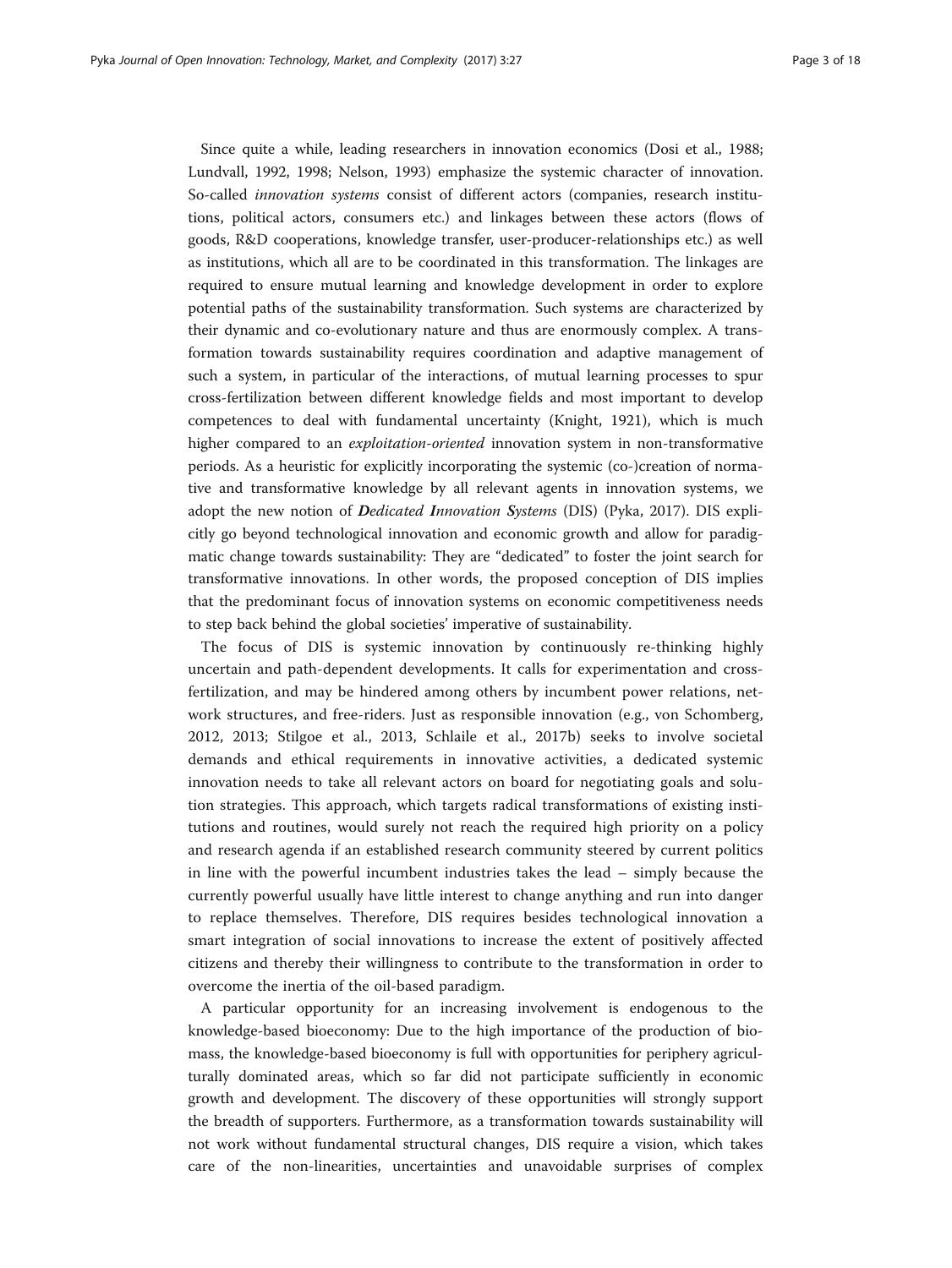development. A linear extrapolation of the current status very likely will generate devastating expectations, which finally prevent the desired transformation. The discussion on the future of labor which increasingly will be replaced by robots and artificial intelligence (e.g. Rifkin, [1995\)](#page-17-0) certainly has such a potential to decrease the broad acceptance of a DIS. Such a discussion is based on linear extrapolations in a standard textbook manner ignoring qualitative changes emphasized by Schumpeterian innovation economics.

In this paper we will outline the idea of DIS together with the application of a knowledge-based digital bioeconomy. Furthermore, the effects of digitization on labor markets are analyzed by taking care of structural changes. For this purpose, in section 2 the role and meaning of DIS is described. Section 3 deals with social innovation and the possibilities of innovation networks to create new opportunities in periphery regions. Section 4 highlights the connections between digitalization and the knowledge-based bioeconomy and emphasizes the meaning of structural change for employment projections. Section 5 summarizes and develops further research questions.

#### Dedicated innovation systems (DIS)

Processes of change can be either of incremental nature by simple improvements or can be more fundamental and connected with structural changes (Pasinetti, [1981, 1993\)](#page-17-0), i.e. the appearance of new and/or the disappearance of old industries. Incremental technological changes are based on existing technologies whereas radical technological changes question major existing production processes. They might lead to incisive changes of the global production system in the sense of creative destruction (Schumpeter, 1942).

Concerning the transformation towards sustainability we are confronted with a fundamental transformation of production systems: overcoming the lock-in of in fossil fuels (Unruh, [2000\)](#page-17-0) and establishing a bio-based and digital knowledge-based economy at the same time (Pyka, [2017\)](#page-17-0). This transformation process is, without doubt, radical, qualitative and effective in the long-run and asks for a dedicated innovation system linking all actors in the supply, demand, policy and science sector. This includes the further development of a model of economic growth and development capable to capture structural change in transformation processes, reflecting on the time-paths of economic development and explicitly allowing for the inclusion of feedback effects between environment and economic production. Furthermore, innovation systems theory has to be extended to capture the particularities of technological and social innovation as well as normative issues applicable to industrialized as well as developing economies (see Schlaile et al., [2017](#page-17-0)a).

It was already in his work "Business Cycles", published in 1939, when Schumpeter ([1939](#page-17-0)) revitalized Kondratieff's theory of long waves in order to explain that fundamental transformation processes are regular processes in the long-term view of economic development. His illustration, which is characterized by its discontinuous nature is famous: "Add successively as many mail coaches as you please, you will never get a railway thereby" (Schumpeter, [1934,](#page-17-0) p. 64). Now, at the beginning of the twenty-first century, another paradigmatic change is looming, being characterized, however, by a major difference to previous transformations: whereas previous cycles were driven by technological bottlenecks and their overcoming, human mankind in the twenty-first century has to restore environmental sustainability of economic activities. For the fundamental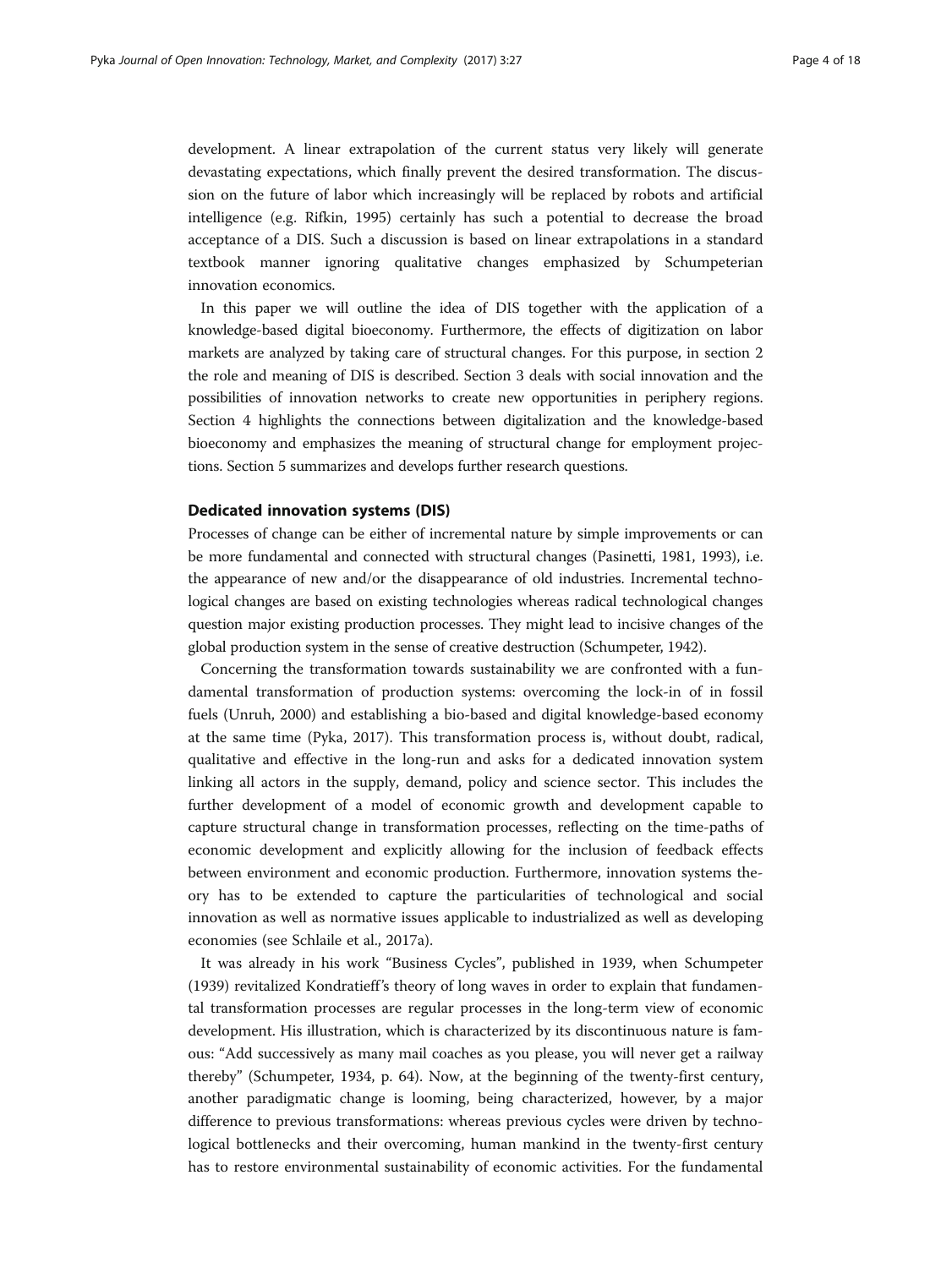transformations since the beginning of the industrial revolution, the emission of greenhouse gases was not considered as a problem. However, latest since the 1990s the knowledge about manmade climate change can no longer be ignored and adds an imperative *(the dedication)* on the next fundamental transformation. Today, literature provides many alternative terms for changes covering the global production system, for instance Freeman [\(1991](#page-16-0)) and Dosi [\(1982\)](#page-16-0) call them techno-economic paradigm changes. All authors highlight the technological, economic and social confrontations resulting from profound changes in the economic systems over time. These changes often question all established previous production approaches. For example, the twentieth century triumph of cars was not only caused by the technology of combustion engines, but several complementary developments, which include apart from a package of mutually dependent technologies (e.g. petro chemistry, assembly line production) numerous infrastructural developments (e.g. road structure, filling station network), behavioural changes (e.g. suburbs and commuter flow, shopping malls outside the city) as well as institutional changes (e.g. spatial planning and commuter allowance etc.). The old paradigm will not be replaced by the new one until all these elements interact, or at least reach a critical mass to trigger further changes. This example highlights the need for a comprehensive DIS, which includes all societal actors.

Traditional approaches of economic growth are both short-run and quantitative oriented and do not allow for a consideration of long term knowledge driven structural changes (Castellacci and Natera, [2016;](#page-16-0) Foster, [1998;](#page-16-0) Dutrénit et al., [2016,](#page-16-0) for a most recent overview see Nelson et al., [2018](#page-17-0)). As an alternative Schumpeterian model, Saviotti and Pyka [\(2004\)](#page-17-0) introduced a model in which economic growth is generated by the emergence of new industries emphasizing the co-existence of different productive sectors (including industries, primary sector and services) as well as the emergence of new and the decline of existing productive activities. Recent econometric research applying new tools from complexity science give strong evidence for the role of this economic diversification over time for economic development (Hidalgo and Hausmann, [2009](#page-16-0); Hausmann et al., [2014](#page-16-0), Hartmann et al., [2015, 2016](#page-16-0)).

We emphasize that the connection between economic growth, development, social inclusion and sustainability is strongly determined by national innovation capabilities and absorptive technological capacities (Abramovitz, [1986](#page-15-0); Acemoglu et al., [2005](#page-15-0); Cassiolato and Lastres, [2008](#page-16-0); Fagerberg et al., [2010](#page-16-0); Katz, [2001;](#page-16-0) Lundvall et al., [2002](#page-16-0); Lundvall, [2005\)](#page-16-0). To install sustainable production systems, a major knowledge-driven transformation is required at the beginning of the twenty-first century (Schot, 2016). To complement, we need to analyze how the systemic innovation capabilities and absorptive capacities of the countries determine their ability to adopt new technologies and transform their economy into a knowledge-based bioeconomy (Urmetzer and Pyka, [2017](#page-17-0), Castellacci and Natera, [2016](#page-16-0)). Obviously innovation systems are characterized by national particularities and may differ across countries (Dutrénit and Sutz, [2014](#page-16-0)). In particular, innovation systems of industrialized countries and developing countries are strongly different. Among others, the role of social innovation differs substantially, university-industry links are organized differently and education systems focus on different competences and different target groups.

The underlying principle of the knowledge-based digital bio-economy is substitution of carbon-based materials and energy with bio-based materials and energy (German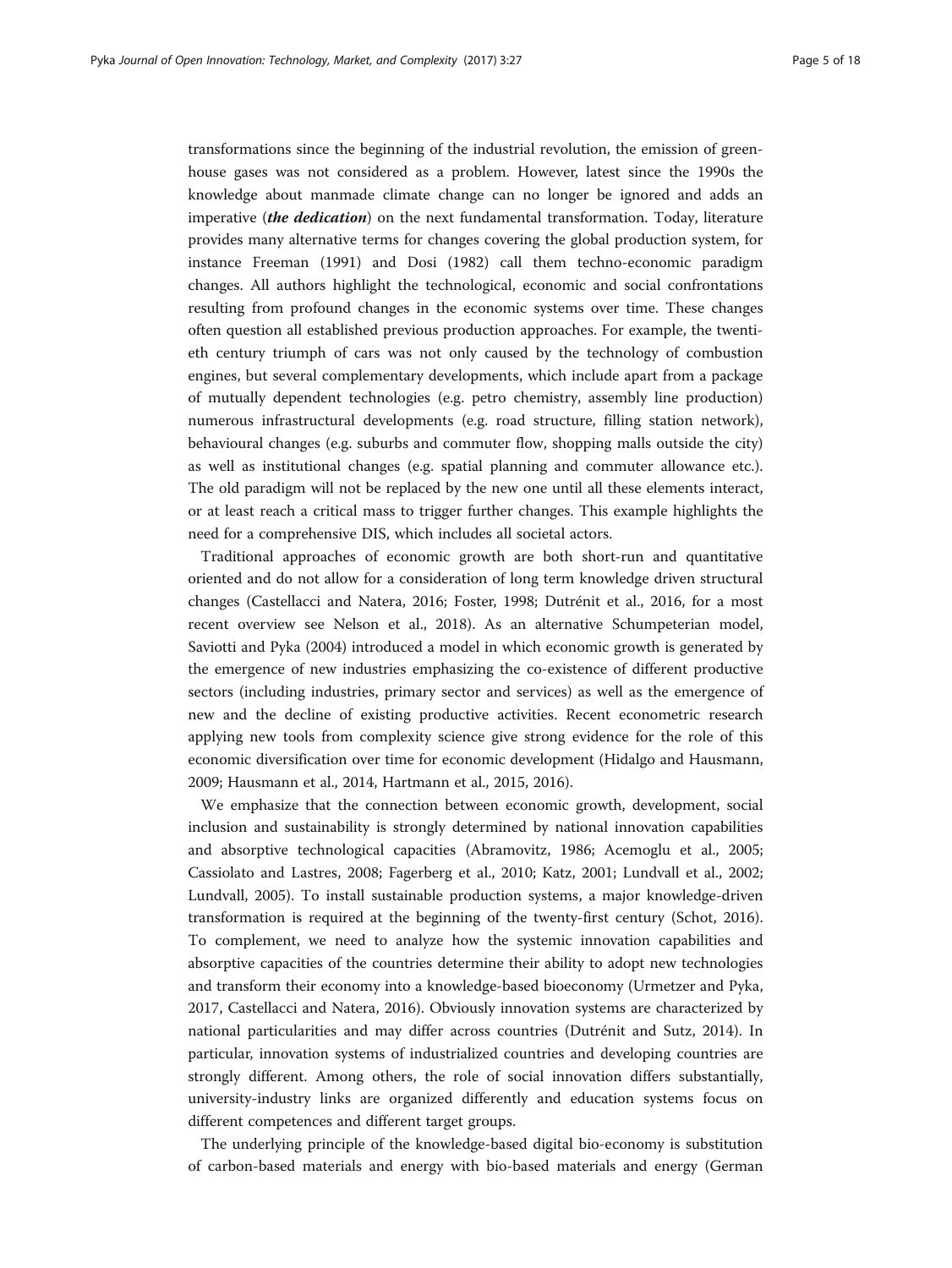Bioeconomy Council, [2015\)](#page-16-0), or even dematerialization (Seidler and Bawa, [2009\)](#page-17-0)). Most technologies of the bioeconomy heavily build on biomass as a major resource for sophisticated new production processes. From this follows, that the transformation towards a knowledge-based bioeconomy offers particular opportunities for periphery regions with a dominant specialization in agriculture. Again, one cannot assume that these opportunities will be automatically realized. For the sustainability transformation, a confinement to technological innovation is not sufficient. Strong impacts are to be expected from social innovations (Hanusch and Pyka, [2013\)](#page-16-0) which involve all social groups and allow them to participate in income development, thereby improving the income distribution and strengthening social resilience. Without innovation networks connecting for instance farmers, companies and research laboratories many of these promising new paths are likely to remain undiscovered. With the right innovation networks the prerequisites for social innovations are generated, which in particular support the development in the so far economically less dynamic periphery regions. Most important, social innovations can make a major contribution to rural development and promote economic resilience in these regions by strengthening cooperative behavior (Moore and Westley, [2011](#page-17-0)). As a consequence, today lagging rural regions are equipped with new opportunities for sustainable economic development. The concept of social innovation emphasizes the importance of active citizenship in innovation, covering social demand and creating new social relationships (Heeks et al., [2014](#page-16-0)). Therefore, society benefits as a whole and receives new impetus to improve and to develop.

To achieve the sustainability goal, the entire breadth and depth of all value-added chains is targeted. The exploration of economic complementarities in terms of crossfertilization of different knowledge fields plays an outstanding role and comprises besides directly bio-based technologies also other technologies, most important digitalization: physical products and energy intensive services can often be replaced by bits and bytes (e.g. paperless office, digital newspapers etc.). Without doubt, a futureoriented strategy cannot dismiss the potentials offered by digitalization and automation, in particular robotics and artificial intelligence. Saving resources is not only an issue of the supply side, but will be also most important on the demand side. Almost needless to state, that also consumers play a key role in these networks and will have to support the transformation. No innovation will survive without consumers willing to adopt it. Also, changed consumption patterns like sharing-economies will accelerate the transformation (Perez and Marin, [2016\)](#page-17-0) and reduce massively consumption of resources. Here we find one (of many) strong complementarity between the knowledge-based bioeconomy and digitalization technologies to organize an efficient and acceptable larg sharing- economy.

However, on a first view, here a strong conflict with the employment goal might emerge because many jobs and activities might be replaced by robots in the future. A negative forecast on employment and related on income distribution can be a massive obstacle in the desired transformation. Historical reflections seem to corroborate a more optimistic perspective. In the past, industrial revolutions triggered structural transformations, which, after recovering from initial technological unemployment, have brought mankind merely frictional unemployment, and prosperity rather than poverty, and it remains to be seen whether it is different this time (Mokyr et al., [2015](#page-17-0)). From an historical perspective, we may be optimistic that demand for new products develops,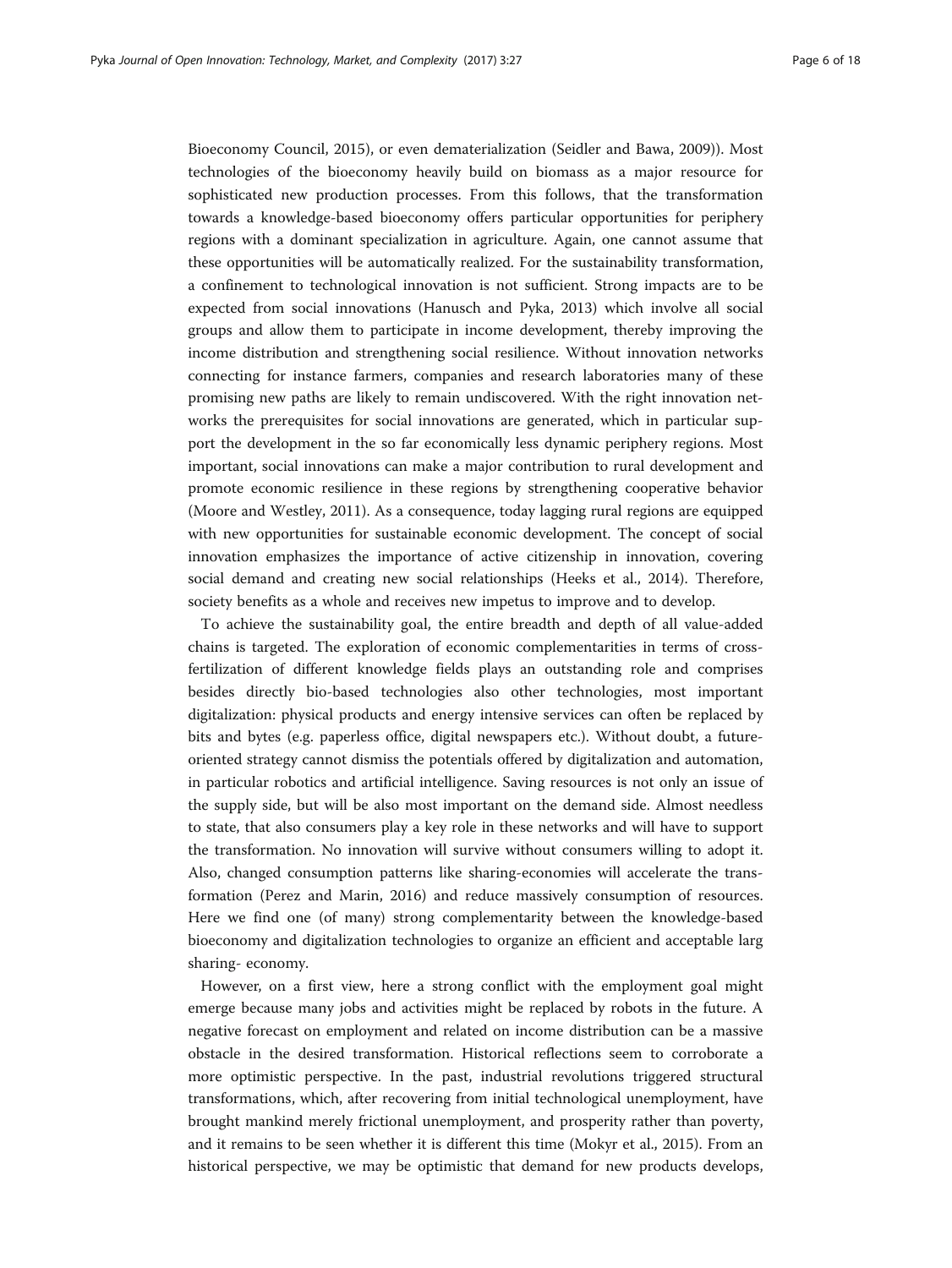new sectors emerge, new skills are required, and jobs are created. Possibly, we are just entering a period of transition with temporary technological unemployment. This important discussion will be taken up again in section 4.

The knowledge base of an economy which is the aggregate outcome of the underlying innovation system, is of utmost importance. Numerous individual knowledge fields driving the transformation are already identified, e.g. synthetic chemistry, process engineering, genetic engineering, agriculture, food technology or informatics. Understanding the dynamics of these knowledge fields and the possibilities of their recombination with other knowledge fields is essential. In many cases, linkages of different knowledge fields are responsible for the emergence of immense new technological opportunities: bioinformatics as a new industry has been initiated by merging two so far unconnected knowledge fields, namely database technology and molecular biology. As a consequence, today we see Big Data applications to boom in many different sectors. This also affects the composition of individual sectors where a coexistence of large diversified companies and small high-specialized technology companies is a likely solution. Because the fusion of different knowledge fields is confronted with fundamental uncertainty, governmental innovation policies are required, which complement firm based research activities. The analysis of these knowledge and network dynamics allows to identify development trajectories and sectors, which are critical to close existing knowledge gaps and to build bridges between so far unconnected knowledge (Burt, [2004](#page-15-0); Zaheer and Bell, [2005\)](#page-17-0). Knowledge development and diffusion of relevant bioeconomic and digital knowledge depends on dynamic innovation networks (Pyka, [2002\)](#page-17-0) in which different actors share and jointly create new knowledge.

A main effect of the transformation towards a knowledge-based digital bioeconomy will be observed on the sectorial level in the form of pronounced structural changes. Although neither digitalization nor the bioeconomy does represent a well-defined industrial sector, but are characterized by their cross-sectional character, the application of the theory of industrial life cycles (e.g. Klepper, [1997](#page-16-0)) is helpful to grasp this transformation: The digital and bioeconomy transformation will trigger the emergence of new sectors e.g. in the fields of bio-plastic, waste management, bio-refineries or the sharing-economy. Additionally, the existing industries will be affected, some of them will be replaced and simply disappear, some others will receive new momentum as to be expected in the fields of battery technology and pharmaceuticals. Adjustments of old and development of new institutions (e.g. the Renewable Energy Act, the Greenhouse Gas Emissions Trading Law etc.), of consumer habits and the emergence of new educational opportunities in terms of co-evolution will accompany these processes.

To summarize, DIS are complex adaptive systems composed of industrial, scientific, political, fiscal, and civil society actors as well as institutions and the links between the actors that provide a creative environment for mutual learning and knowledge creation in the pursuit of socially desirable and sustainable innovation. Such systems are expected to be capable of shaping (and accelerating) processes of transformations towards sustainability. In this regard, DIS depart from their conceptual predecessors, the so-called National Innovation Systems (NIS): Whereas NIS (as well as regional and sectoral innovation systems) focus on generating competitive advantages on a national or regional level through innovation and technological progress, DIS aim at governing open-ended processes of paradigmatic change towards economically, socially, and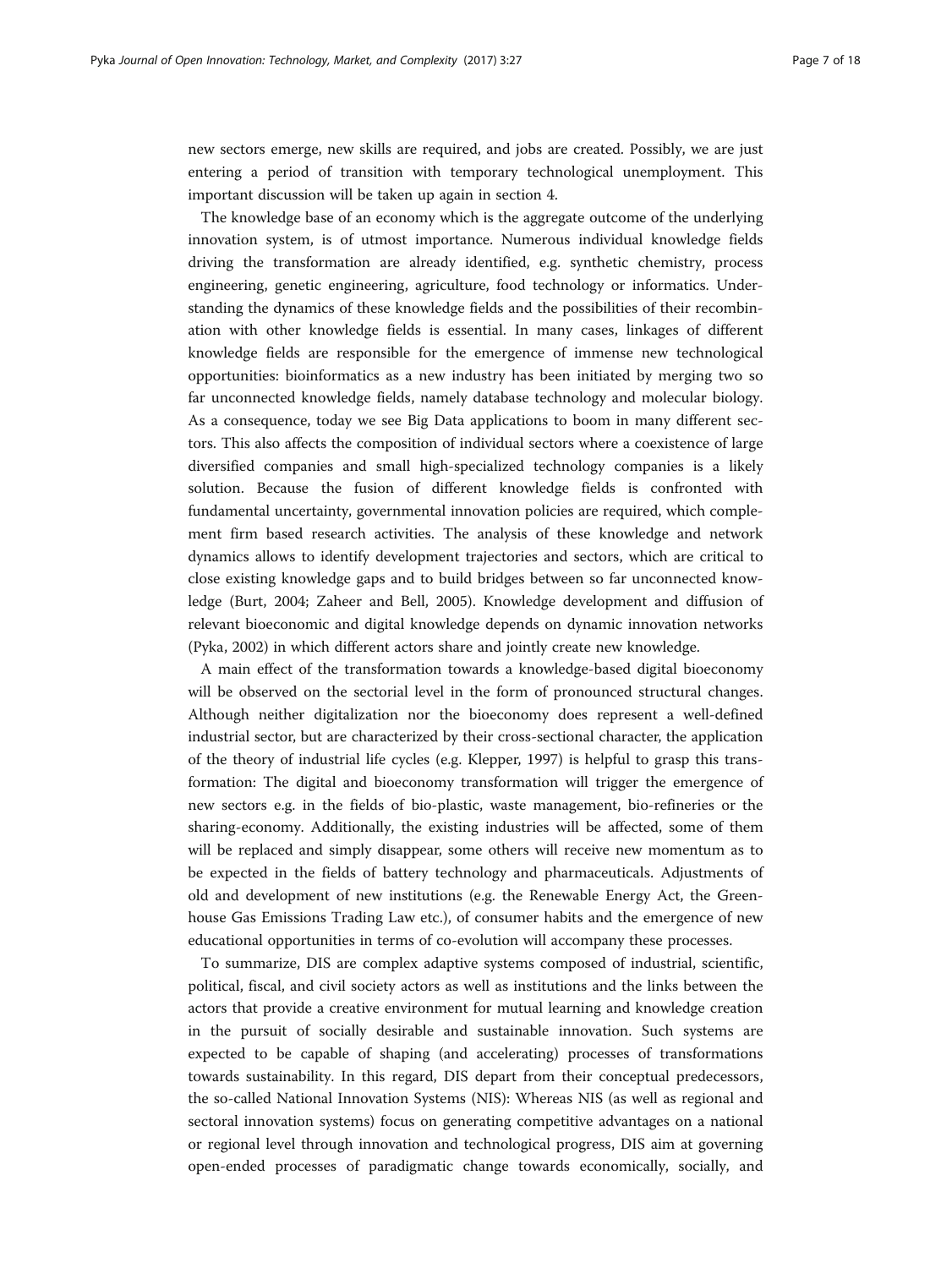environmentally viable systems, i.e. sustainable systems. The design of DIS requires participatory approaches such as responsible and social innovation that must be seen as complementary to the required scientific and technological advances. On the basis of such approaches, individuals within the DIS are empowered to become co-responsible citizens, e.g., by shaping production systems and changing consumption habits. The inherent complexities of transformation processes as well as globally different initial conditions are responsible for the absence of an optimal and universal "one size fits all" DIS suitable for all societies, economies, or cultures. Instead, transformation towards sustainability requires varieties of DIS (Urmetzer and Pyka, [2017\)](#page-17-0) in order to account for different geographical, socio-economic, political, and cultural characteristics. In particular, in less developed economies as well as in periphery regions, the opportunities of the knowledge-based bioeconomy ask for social innovations to create new employment and income opportunities organized in innovation networks. The following section will introduce a few cases from Mexico which exemplarily highlight the rich potential of this strategy.

## Generating opportunities for participatory development with social innovations

The following cases show the important meaning of comprehensive innovation networks encompassing universities, research centers, firms, public agencies and rural population for the setting up of a DIS (for an example from Brazilian Sugar cane processing, see Scheiterle et al., [2017](#page-17-0)). Technological innovations, either incremental or radical, are to be embedded in social innovations, which generate participative and inclusive growth and strengthen social resilience. The identification and selection of the following cases resulted from a cooperation between Universidad Autónoma Metropolitana (UAM) and the University of Hohenheim in the DAAD funded strategic network Bioeconomy (BECY). More details on some of the cases can be found in Torres et al., [2014.](#page-17-0)

The innovation farming system in Mexico is highly heterogeneous; high-tech sectors (e.g. tomatoes and vegetables production) coexist with traditional and labor intensive sectors (Dutrénit et al., [2016](#page-16-0)). Low productivity levels in traditional sectors ask for the application of new scientific and technological knowledge, but also new ways of organization. There is wide room for the introduction of social and inclusive innovations supporting sustainable development and biodiversity preservation. Previous studies show the importance of establishing new links between two actors in this innovation system, namely university researchers and producers and farmers. The success depends on the learning capabilities of the rural population and the critical role played by some innovation bridges and transfer organizations in promoting and supporting new relationships (Vera-Cruz and Dutrénit, [2016](#page-17-0); Dutrénit et al., [2012](#page-16-0); Ekboir et al., [2009\)](#page-16-0). In the following paragraphs some exemplar cases are briefly described, to explore various types of bioeconomies, suited for the combination of fostering sustainability and social inclusion.

The first example deals with the implementation of an entrepreneurial attitude into the young population in rural Mexico. A local development agency with the aim to support social entrepreneurship in the rural area started working with young farmers. The aim was to develop their entrepreneurial abilities in early stages of their lives. Learning processes generate most promising results and strengthen productive,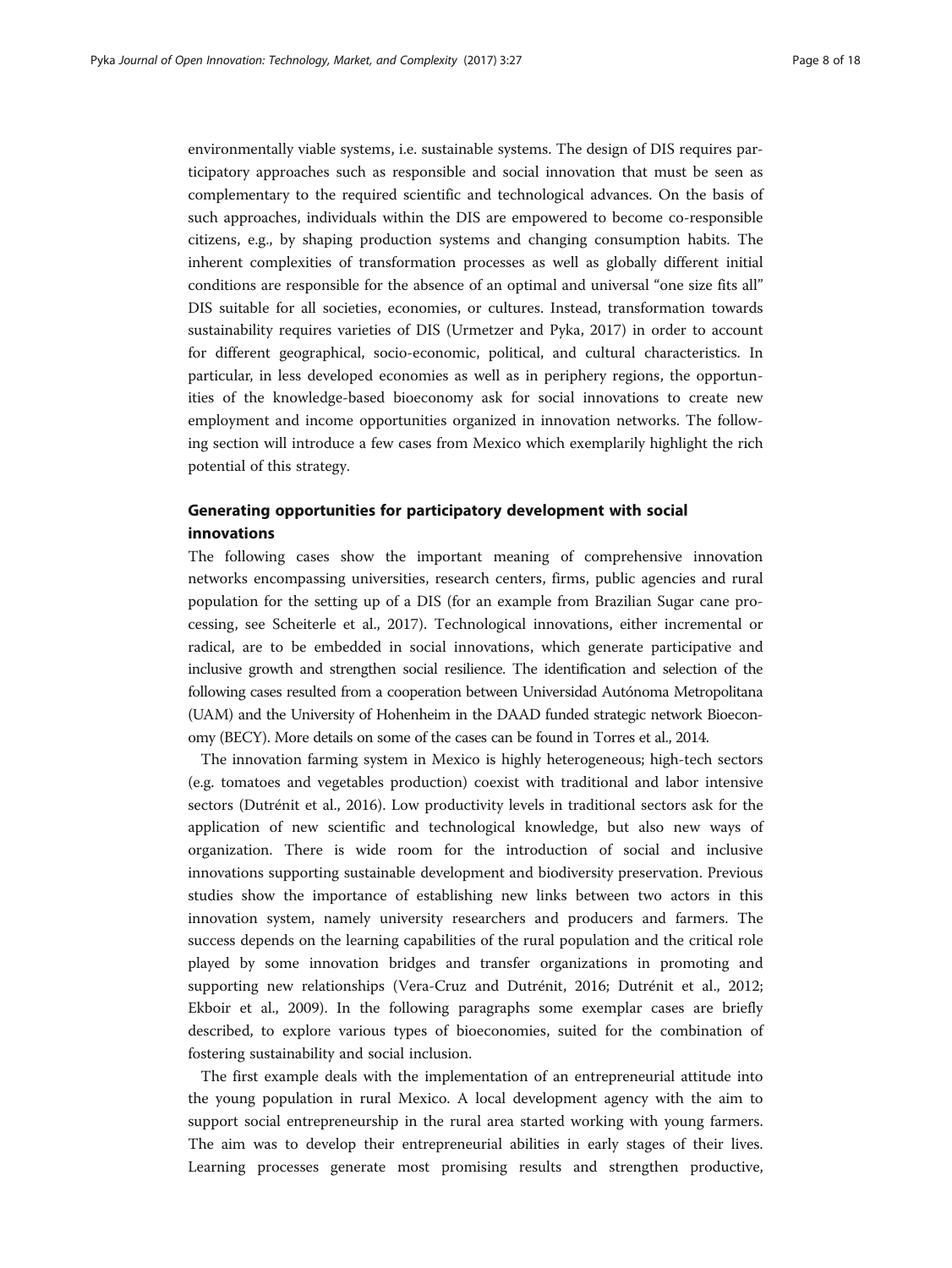technological, and entrepreneurial competences with younger participants. The project RANCH EGGS was designed in 2007 and consists of forming groups of children between 12 and 18 years old, which together produce eggs for self-consumption and commercialized surplus. Already in 2008, in total, 65 children from seven periphery communities participated, and several poultry units were built up. Over time the number of participants and the amount of production was strongly increasing. Three years later, in 2011, 240 children in nine communities participated. And in 2012, 274 participants from 11 communities produced in total 460.000 eggs. In 2014, 427 young farmers produced on average 1400 eggs per farm (more than 500.000 eggs in total) and they keep 3.600 hens. With this production size substantial new income opportunities were generated and the young entrepreneurs sell their eggs today to hotels and restaurants. RANCH EGG is a convincing example of how entrepreneurial attitudes create new income and strengthens social resilience – this promising result was achieved with relatively simple instruments, which create new links among young farmers and the development agency in order to foster the knowledge transfer and help to build up entrepreneurial competences (Sampedro and Vera-Cruz, 2016).

The second example shows how bioeconomy applications can strengthen social resilience in periphery regions, which suffered from migration because of missing income opportunities. Stevia is a sweetener plant with growing production all over the world, which can be used as a sugar substitute. Several applications, mainly in the food and beverage sector are already existing and the respective industry is interested in developing a product portfolio allowing to meet the demand of consumer for healthier products. The Mexican agricultural company GAVIA specialized in the production and technological development of different hybrid varieties of stevia and a researcher of UAM Xochimilco's 'department of human and his environment' started a research project to develop and adapt stevia plants to different Mexican regions, in particular close to the U.S. border. The company's development was heavily supported by this university-industry cooperation. The university as the main partner provided scientific and technological knowledge, training for technicians and involved students in this research on processes around the production, marketing and application of stevia. Meanwhile, the fast growing company GAVIA has developed an innovation network which integrates 11 firms. Each firm is specialized in different parts of the stevia production: development and production of fertilizers, management of organic products, pest control, commercialization, human resources training, research and development. With these activities and the Stevia production, new income opportunities and employment were developed, which finally stopped the migration of young males into the U.S. We take this as a successful example to illustrate the benefits of academic-industry linkages and how knowledge production drives economic growth and development in specific Mexican bioeconomy sectors.

The third example from Mexico City deals with social entrepreneurship which supports the diffusion of a technology which is suited to improve water supply in the city and to create new jobs for craftsmen. The company ISLA URBANA, founded in Mexico City in 2009, is offering a likewise simple technology to collect rainwater. The company's system of rainwater harvesting and its adaption to the regional economic context and infrastructure, ranges from simple systems to treat water for irrigation use (domestic activities) to systems that allow conversion into drinking water. Today, ISLA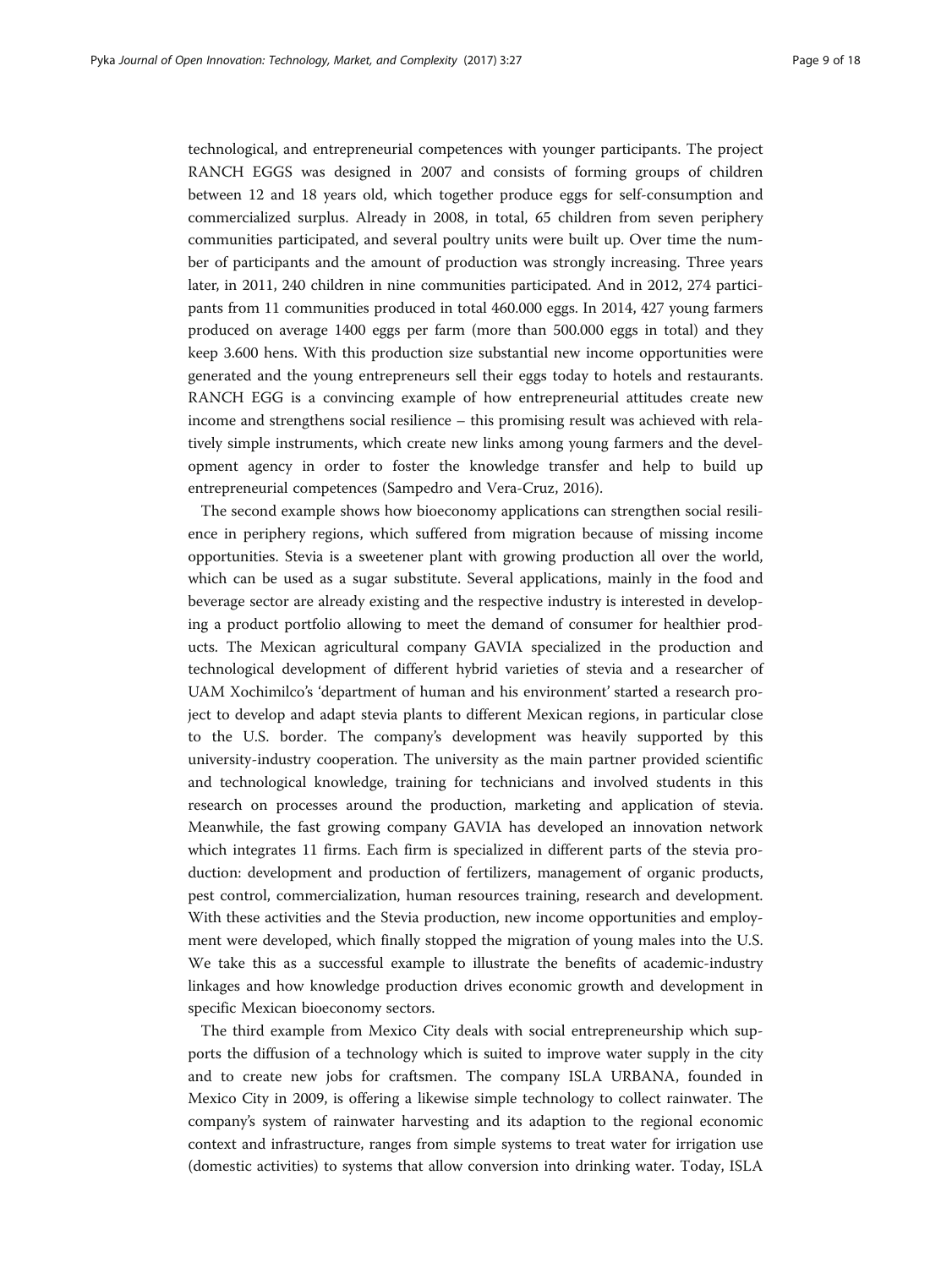URBANA operates in various periphery and excluded communities; it uses inexpensive materials and simple equipment (e.g. water tanks acquired in the same communities and developed in cooperation with the community), generating easily manageable technologies appropriated by the beneficiaries. So far, the company has installed more than 2.600 systems with more than 18.500 beneficiaries and 280 million liters of harvested rain water.

The fourth example connects the knowledge based bioeconomy with the generation of new income opportunities in university-industry-farmer networks. The AXOLOTL, an indigene amphibian which lives in the lakes around Mexico City was endangered by the pollution of the city. Therefore, university researchers from UAM developed a process to artificially breed the animal. In this research it turned out that the animal allows for promising applications in dermatological pharmacy, which brings in pharmaceutical companies. Today, local farmers breed the Axolotl in the outskirts of the city and sell the animals to the pharmaceutical companies. Besides the new income opportunities and the positive effect on social resilience, biodiversity is maintained and new biological compounds for pharmacological purposes became available.

The fifth and final example deals with an university-industry-farmer innovation network in engineering. Many of the Mexican inshore waters suffer from pollution by the WATER LILY, which is a pest plant rapidly spreading out on water surfaces and restricting shipping. Process engineers from UAM developed a technology to use the water lily as a resource in the paper and pulp industry. The pest plant is now harvested by local farmers, who sell it profitably to companies in the respective industry. Besides the new income opportunities, this innovation network is responsible for an improvement of the water quality in the lakes, reduces costs of shipping and introduces a new and cheap resource to the pulp and paper industry.

Table 1 is summarizing the five cases illustrated above.

These cases from Mexico are not the result of any national or regional government initiative. They are bottom up processes in self-organized innovation networks which generate special, regional applicable knowledge to locally exploit the potentials from a knowledge-based bioeconomy. They also show the potential of the bio-based transformation to combine technological and social innovation with social resilience. Most important, all the cases are inclusive in the sense that lower income groups in peripheral regions develop new income opportunities and participate in these knowledge

| Case                   | Innovation Network                      | Focus                                                                                  | Result                                                                                                         |
|------------------------|-----------------------------------------|----------------------------------------------------------------------------------------|----------------------------------------------------------------------------------------------------------------|
| RANCH<br>FGG           | Development Agency<br>and Farmers       | Building up of entrepreneurial<br>capabilities                                         | Income opportunities, social resilience                                                                        |
| Stevia                 | University, Industry<br>and Farmers     | Implementing Stevia production<br>and applications using Stevia as<br>sugar substitute | Income opportunities, social resilience,<br>healthier food                                                     |
| ISI A<br><b>URBANA</b> | NGO, local governments<br>and craftsmen | Social entrepreneurship                                                                | Income opportunities and an<br>improvement of water supply                                                     |
| Axolotl                | University, Industry and<br>Farmers     | Animal breeding and<br>pharmaceutical application                                      | Income opportunities, social resilience,<br>protecting biodiversity, new biological<br>pharmaceutical compound |
| Water Lily             | University, Industry and<br>Farmers     | New resource for pulp and<br>paper industry                                            | Income opportunities, social resilience<br>and water cleaning                                                  |

**Table 1** Five cases of social innovation in the Bioeconomy from Mexico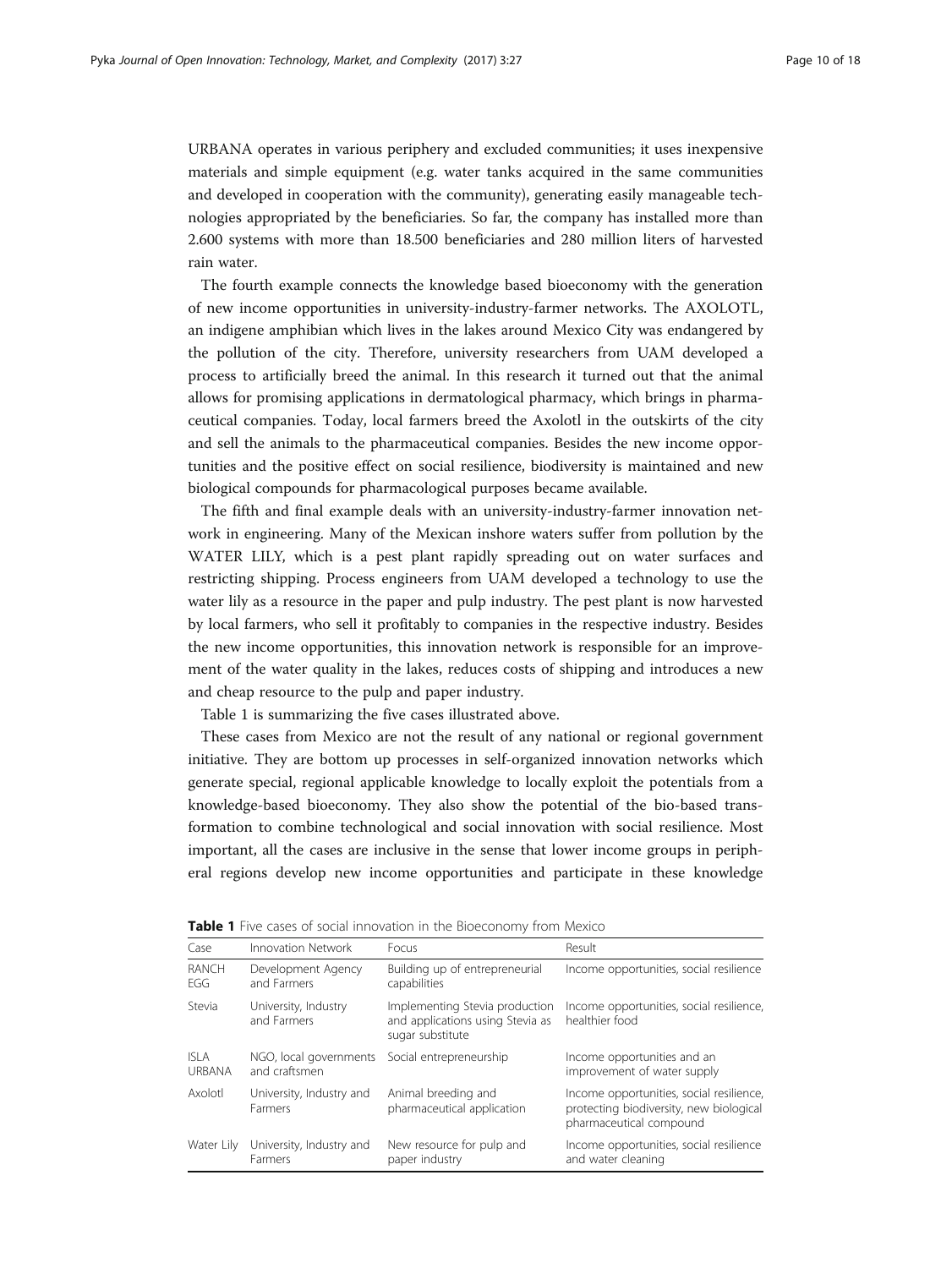driven developments. The emergence of the new sectors within agriculture and mostly in periphery regions displaces established resource- and energy-intensive established productions on a regional level. This exemplarily shows the transformative and structural change inducing power of small dedicated innovation systems. The focus of these DIS is simultaneously on economic, technological, social and ecological improvements.

However, in emerging countries a conflict between economic growth and ecological sustainable development is still dominating the discussion. For a number of reasons, politicians from emerging economies put rather emphasis on traditional industrialization than on bioeconomy technologies and sustainable development. However, knowledge-based and sustainable agriculture or renewable energy sources in Mexico are emerging as drivers of a new path of sustainable development. In particular, knowledge-based and sustainable agriculture can help to connect local farmers to the national innovation system and foster also processes of social inclusion and overcome the inertia of established production systems.

This shows another dynamic effect in the emergence of a DIS: The success of these cases and the debate on climate change as well as the rise of new technologies like solar, wind and biomass energy has strongly supported the interest in the knowledgebased bioeconomy in a wider group within the Mexican society. In particular, new targets for development and STI policies meanwhile changed the policy agenda in the sense of a Dedicated Innovation System. In line, new concepts are emphasized, e.g. sustainable development, awareness of climate change, welfare and social inclusion. As a result, today innovative policy designs are developed to tackle these new targets. Several of the action lines of the National Development Plan of Mexico, approved in 2013, explicitly tackle issues concerning sustainability, climate change and the fostering of bioeconomy related sectors (CONACYT, [2014\)](#page-16-0).

### Employment development and structural change

In this transformation towards sustainability the exploration of economic complementarities in terms of cross-fertilization of different knowledge fields strongly matters. The greenhouse gas and resource saving impact of the knowledge-based bioeconomy are considerably aggravated by the second major technological trend, namely digitalization, which allows for an extension of value chains by increasing the added value in new sustainable production sectors in a CO2-neutral way (e.g., by electric mobility based on renewables, by development of smart grids, reducing transport etc.). For consumption digitalization opens up large opportunities to organize effective sharing-economy platforms, which contribute considerably to saving resources.

In such a process, innovative adjustments in already existing industries as well as the emergence of new and the disappearance of mature industries can be observed. In addition to the substitutive relations of new bio-based industries to traditional oilbased industries, there are numerous essential complementary relations giving further momentum for the transformation process. First, there are the possibilities and application fields of digitalization in a narrow sense. Digitalization allows to replace many oilbased products and energy-intensive services simply by digital products. Simultaneously, digitalization offers a wide range of opportunities by coordinating decentralized and very specialized bioeconomical technologies and processes, such as energy production and distribution (e.g. smart grids). This affects the composition of individual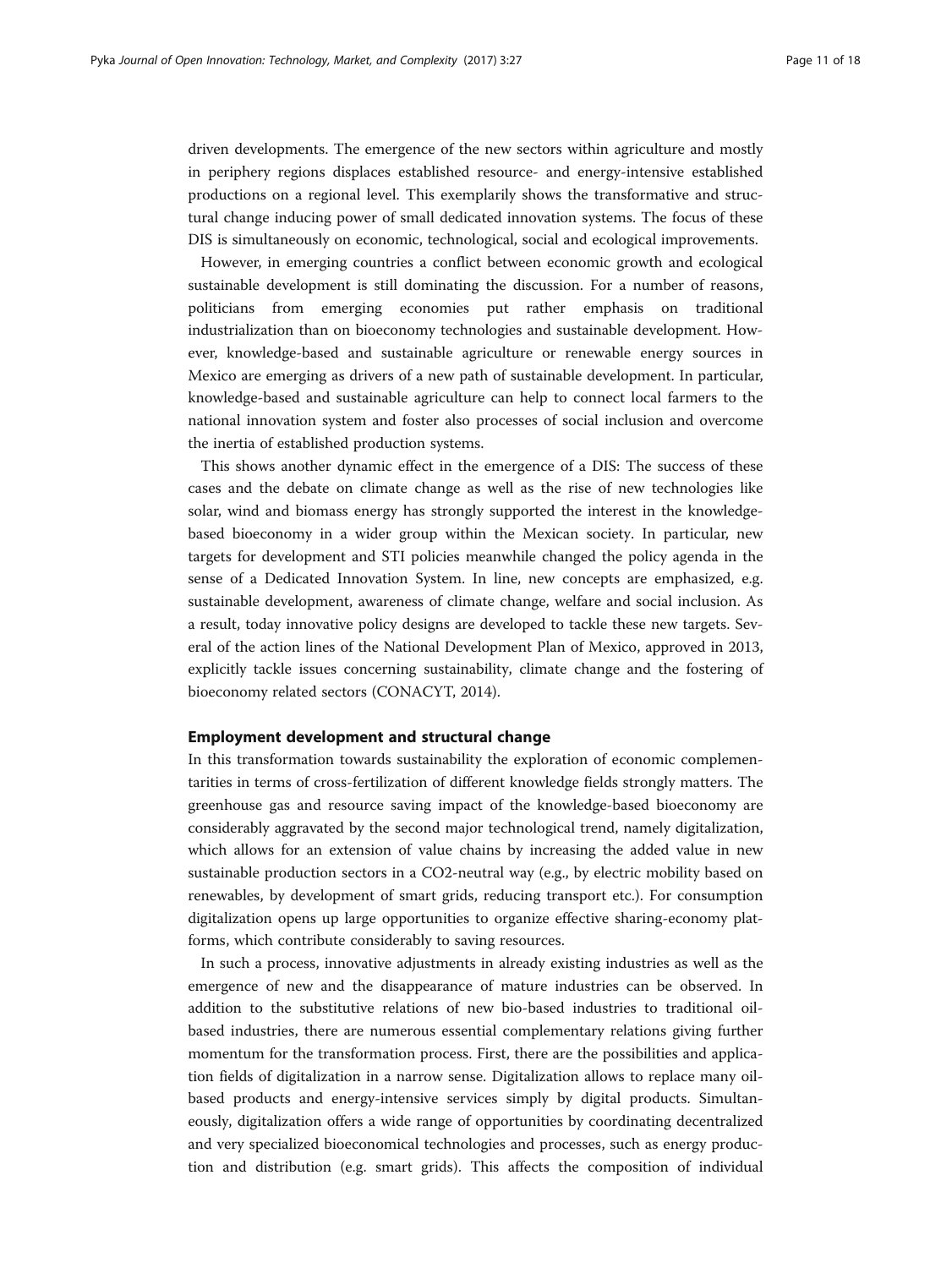sectors, where a coexistence of large diversified companies and small high-specialized technology companies is a likely solution. Finally, digitalization also offers consumer platforms to efficiently organize 'sharing-economy' approaches. Examples include the development of new products within emerging bio-economic innovation systems, e.g. the stevia, axolotl and water lily cases. In this perspective, innovations require an interplay of actors along value added chains, which might lead to the development of new industries. In the past, for example, the provision of cheap electricity led to the spread of fridges and freezers in private households, which brought innovations in the fields of frozen food and packaging. Similarly, the creation of a , Sharing-Economy'may lead to new digital coordination platforms and the creation of sustainable designs by product manufacturers in the bio-economy. Planned obsolescence, a phenomenon wasting resources by shortening product life cycles, would be eliminated this way, and new sectors, for example, in the field of repair and maintenance services are initiated. Important determinants shaping long-term development are networks and clusters. They help to reduce uncertainty and support self-reinforcing effects. Furthermore, social changes and changing lifestyles are both, an expression and a driver of this transformation process (Mazzucato and Perez, [2015](#page-17-0)).

Besides these complementary effects between digitalization and the knowledge-based bioeconomy, which are critical for a successful transformation towards sustainability, digitalization is strongly connected with changes on the labor market. The analysis of labor market developments again mirrors the two strategies, discussed in the introduction: Economic growth as the cause of the problem or economic growth and development as a contribution to its solution. The following paragraphs build on Vermeulen et al., [2017,](#page-17-0) and outline briefly the ambiguous discussion between quantitative oriented mainstream labor economics and qualitative oriented multi-sectorial Schumpeterian innovation economics.

Like computerization and – in general – the introduction of ICT before – digitalization, robotization and the introduction of artificial intelligence (AI) are expected to increase the productivity in the sectors of application, thereby substituting for particular tasks, but possibly also requiring the introduction of new tasks to exploit complementarities. Because negative employment effects may hinder a DIS to unfold its transformative power, it is important to envisage not only the direct effects within a sector, but to consider in a holistic way the multi-sectorial interdependences. Generally, the introduction of productivity-enhancing technologies is lowering net employment in the focal sector of application (Rodrik, [2016\)](#page-17-0). There will be technological unemployment, if this loss in jobs is not compensated by the creation of jobs elsewhere (Keynes, [1930](#page-16-0)). Without doubt, it is the 'narrow focus' on the (loss of jobs in the) sector of application which gives rise to anxiety about mass unemployment.

In line with the multi-sectoral perspective of structural change, our suspicion is that the displaced employees may find jobs in other sectors such that technological unemployment is merely temporary and may thus be considered a special type of frictional unemployment caused by the immobility of labor (in geographic and knowledge space). In the transformation towards sustainability new employment opportunities arise not only in sectors developing, producing, supplying, supporting robotics and AI technology, but also in new emerging sectors, e.g. in periphery regions with new agricultural occupations (see above). These new employment opportunities compensate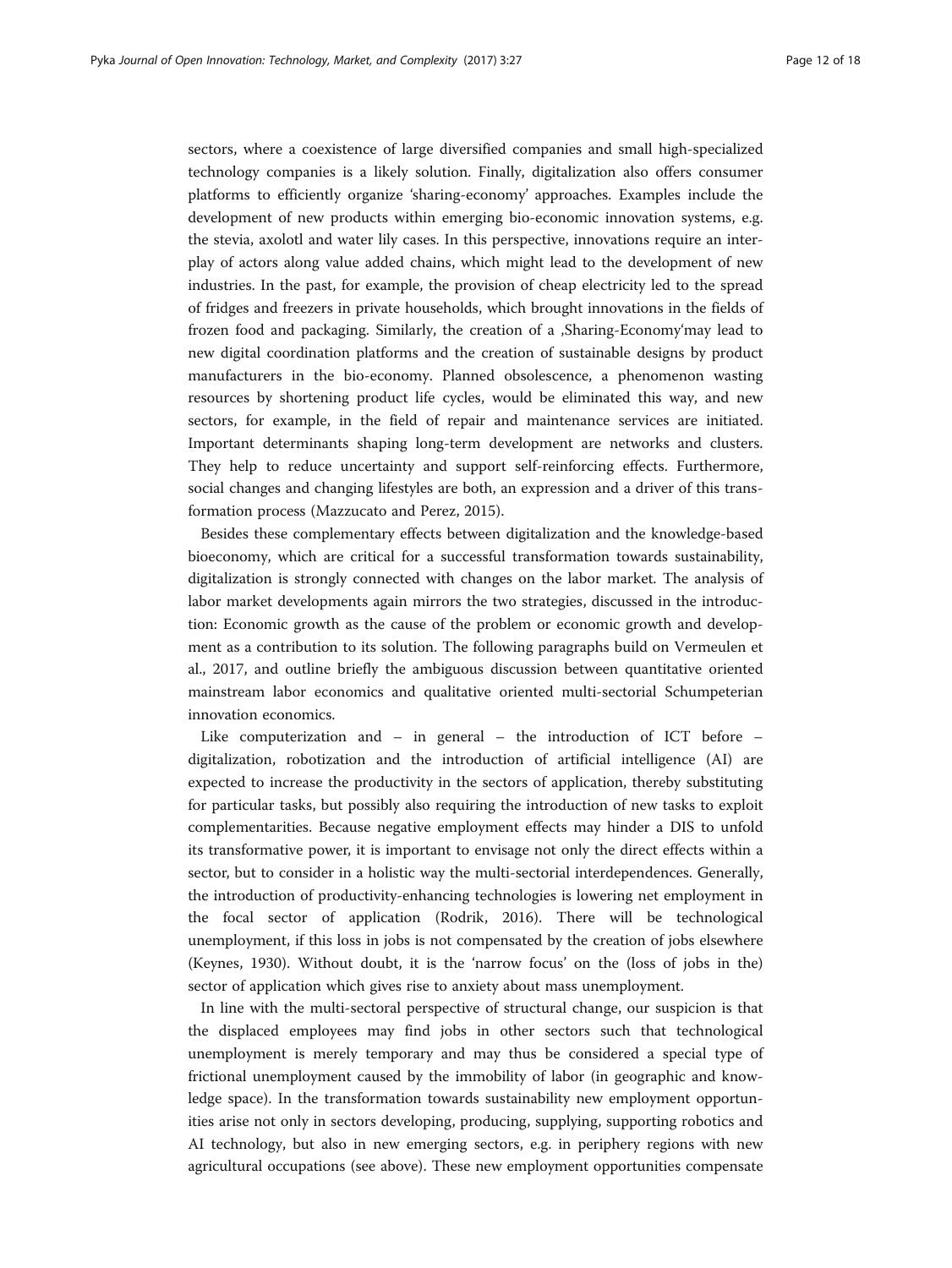for unemployment created by application of robotics and AI. Studies that take a more holistic perspective indeed find that there are various mechanisms through which there is a net creation of employment (Stewart et al., [2015](#page-17-0); Gregory et al., [2016\)](#page-16-0).

Detailed analyses at the level of (existing) jobs (Frey and Osborne, [2017\)](#page-16-0) and (existing) sectors (Manyika et al., [2013](#page-16-0)) revealed that many jobs are at risk of being computerized and/or roboticized. These analyses, however, focus exclusively on the sector of application (e.g. manufacturing, and also agriculture) in which there is predominantly labor substitution and thus underestimate the positive effects of complementarities (both on keeping but also generating jobs). In addition, these analyses do not only overlook the generation of jobs in the developing and producing (e.g. robotics technology) and supporting sectors (e.g. component producers), but also disregard the facilitating sectors (e.g. education) and sectors receiving spillovers. Moreover, the static perspective completely ignores the creation of (jobs in) new sectors spawned. We conjecture that in most sectors in the multi-sectoral, structural change perspective, we may see a (potential) increase in demand for labor and thus an increasing employment rate. This is visualized in Table 2.

In general, recent labor economic studies on the impact of robotization and automatization lack a holistic perspective on the economy. There are a few exceptions and indeed these studies come to structurally different conclusions. For instance, in the UK, Stewart et al. ([2015\)](#page-17-0) incorporate also complementarities, e.g. increasing demand for labor in supporting sectors such as software engineering, and indirect effects, e.g. enhancement of the output generating more demand for products and lower costs increasing discretionary income. This study finds that technological progress, contrary to the narrow studies mentioned above, continues to create new jobs in (i) generating sectors (e.g. software engineering, scientific research), (ii) complementary sectors (e.g. health care, knowledge-intensive business services, sharing-economy), and (iii) sectors providing discretionary goods and services (e.g. gym, entertainment) (see Stewart et al., [2015](#page-17-0)). Additionally, in the new bioeconomy sectors a considerable increase in employment figures (as well as self-employment figures) are likely to be expected. Also Gorle and Clive (2013) claim that the introduction of robotics and artificial intelligence contributes positively to employment because of the many new jobs that will be created in distribution, services and new manufacturing applications.

The findings of Stewart et al. [\(2015](#page-17-0)) hint towards an ongoing structural transformation in which employment moves from agricultural and manufacturing sectors to

| perspective                                               |                                             |                                             |                                                                                                                                                                                                     |                                             |                          |  |  |
|-----------------------------------------------------------|---------------------------------------------|---------------------------------------------|-----------------------------------------------------------------------------------------------------------------------------------------------------------------------------------------------------|---------------------------------------------|--------------------------|--|--|
| Nature New/<br>existing?                                  | Developing &<br>producing                   | Supplying &<br>supporting                   | Applying                                                                                                                                                                                            | Facilitating                                | Spillover                |  |  |
| Existing sectors                                          | Increasing<br>employment<br>(higher demand) | Increasing<br>employment<br>(higher demand) | Increasing employment<br>for jobs with<br>complementarities;<br>decreasing employment<br>for jobs due to substitution;<br>Possibly increasing<br>employment due to<br>possibly increasing<br>demand | Increasing<br>employment<br>(higher demand) | Increasing<br>employment |  |  |
| Increasing employment<br>New sectors<br>in the bioeconomy |                                             |                                             |                                                                                                                                                                                                     |                                             |                          |  |  |

|             | <b>Table 2</b> Conjectured effects of employment in the various sectors in the structural change |  |  |  |  |  |
|-------------|--------------------------------------------------------------------------------------------------|--|--|--|--|--|
| perspective |                                                                                                  |  |  |  |  |  |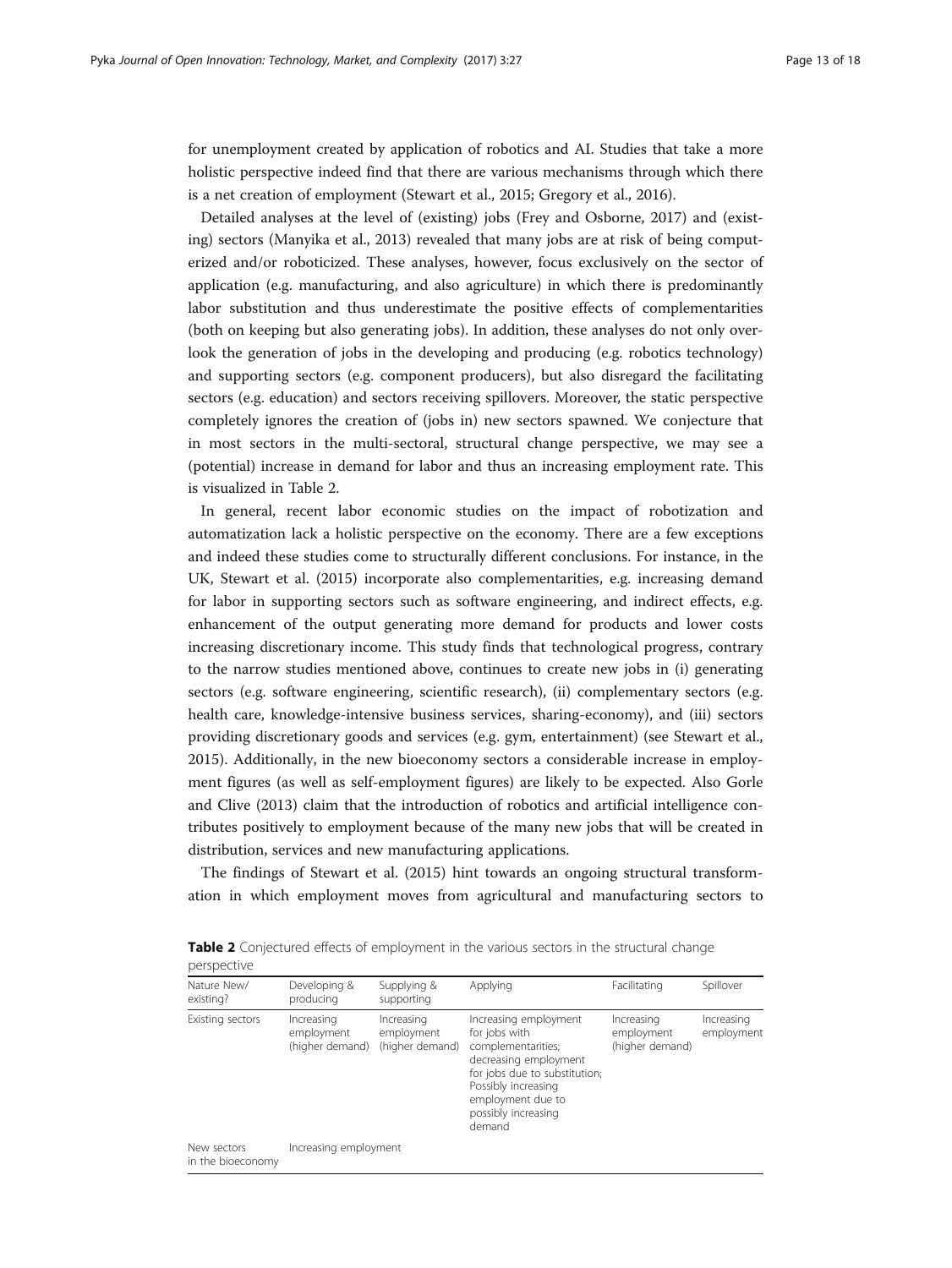service sectors. (And one has to add, back to agriculture with the emergence of a knowledge-based bioeconomy.) Although the knowledge-based bioeconomy is not targeted in the recent studies of employment effects on robotization, the studies are suited to highlight the strong structural effects which accompany the diffusion and wide application of the new technologies. Colin Clark was the first to model this transformation from a society with work primarily found in agriculture, to a society with work primarily found in industry, and now to a society in which most people work in services. For a recent, detailed empirical study on structural transformation, the reader is referred to Herrendorf et al. [\(2013\)](#page-16-0). A captivating account of this is found in Ford ([2015](#page-16-0)):

"The mechanization of agriculture vaporized millions of jobs and drove crowds of unemployed farmhands into cities in search of factory work. Later, automation and globalization pushed workers out of the manufacturing sector and into service jobs. Short-term unemployment was often a problem during these transitions, but it never became systemic or permanent. New jobs were created and dispossessed workers found new opportunities. What's more, those new jobs were often better than earlier counterparts, requiring upgraded skills and offering better wages".

Schwab ([2017\)](#page-17-0) argues that robotics and AI are part of a set of technologies which will give rise to the fourth industrial revolution. As such, mankind may face a structural transformation to a prominent role for a fourth 'broad sector', i.e. the quaternary sector. There are somewhat disparate ideas on what this quaternary sector may comprise, but, obviously, it will host work that robots and AI cannot do, i.e. work revolving around socially intelligent interaction and interpretation, creative intelligence, physical flexibility and dexterity in a dynamic environment, etc. (see Frey and Osborne, [2017](#page-16-0)). In our perspective, it may very well include besides the entertainment industry (literature, movies/show/series, literature, theater, etc.), journalism, sports, leisure and tourism industry, design and fine arts industry, and handicraft and culinary sector, sectors focusing on self-realization, also the knowledge-based bioeconomy with specialized production of biomass, processing of biomass and new forms of food production like urban farming and urban horticulture as well as the sharing-economy.

As stressed before, we should not look only at existing sectors of application, but take a multi-sectoral perspective so as to prevent underestimating the economic impact. It is in fact quite easy to underestimate the employment creation, because robotics and AI as well as technologies in the knowledge-based bioeconomy are general purpose technologies. Assessing the (technological) impact of general purpose technologies is notoriously difficult as (i) technologies only gradually diffuse (and we seem to be only at the onset of this), (ii) directions for further development become clear only ex post, and (iii) complementary investments are required to reap benefits (and often only reveal themselves upon implementation) (Helpman and Trajtenberg, [1998](#page-16-0); Bresnahan and Trajtenberg, [1995](#page-15-0)).

To summarize, in Fig. [1](#page-14-0) we discern three scenarios on the effects of laborsubstituting robotics and AI on the total employment. The figure compares three different developments of employment figures (blue) and the introduction of robots (red) (vertical axis) over time (horizontal axis).

Firstly, there is the 'end of work' scenario, which likely will prevent a DIS to emerge because of social opposition against technological development producing mass unemployment. In this case, robotics and AI will become so advanced that any jobs,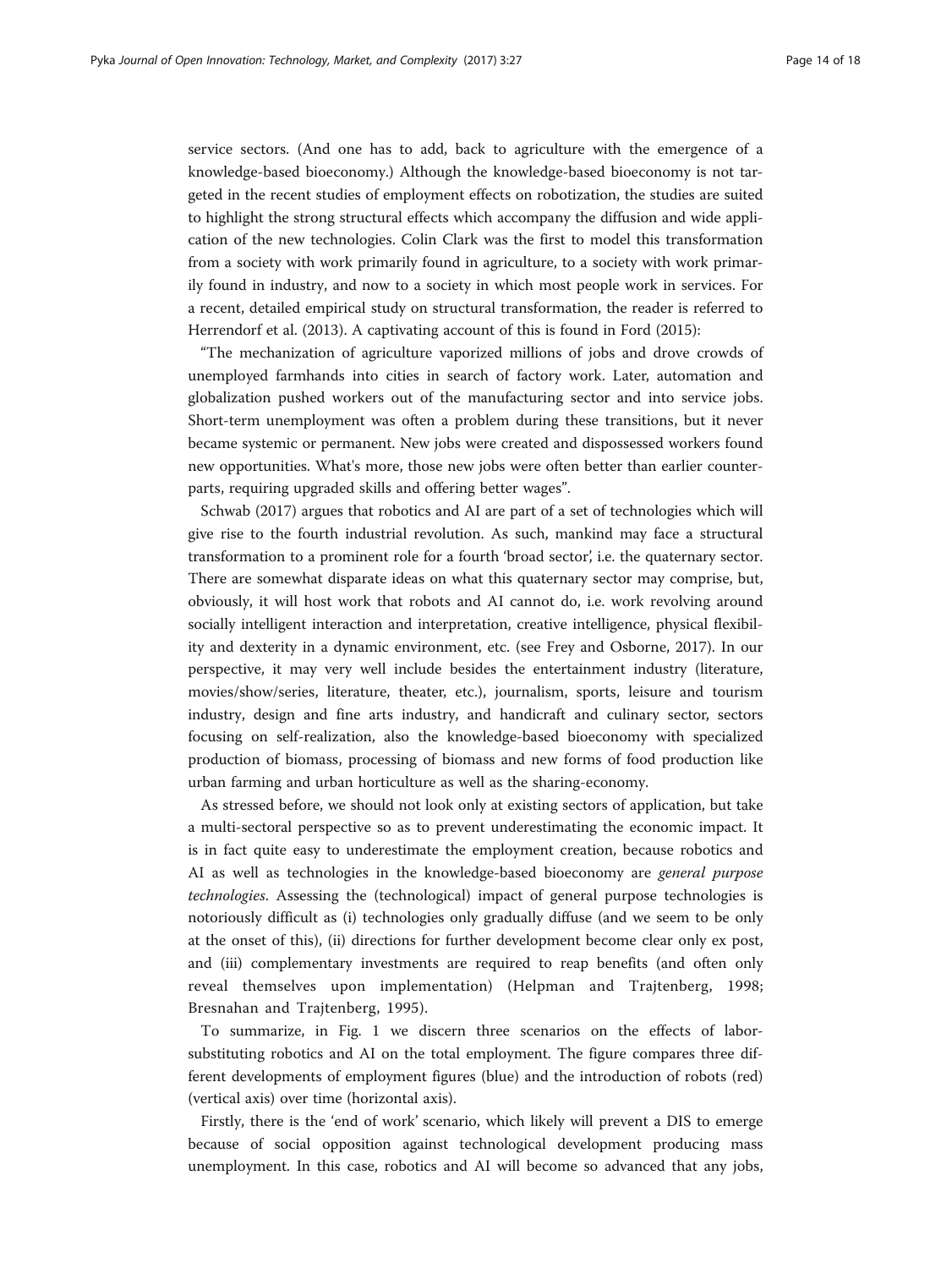<span id="page-14-0"></span>

including those created in new sectors, are soon taken over by technology again. We will end up in this scenario if the rate at which humans can be re-educated and retrained for employment is lower than the rate of technological advancement. Moreover, it requires that the job destroying potential of technology through substitution outpaces the job creating potential of technology through complementarities (MacCrory et al., [2014](#page-16-0)).

Secondly, in the 'structurally lower' scenario, some jobs are destroyed by robots, but (a proportional part of the) displaced employees can be re-educated to find a job in other and possibly new sectors. One argument in favor of this scenario is that technological advances in new sectors stifle, if education cannot foresee the necessary skilled workers. As such, education in fact moderates the pace of technological progress. Note that the 'structurally lower' levels of employment may also be because the number of hours worked per week may further decline.

Thirdly, in the 'rebound' scenario, after a shock due to the massive structural changes in the transformation process towards sustainability, the level of unemployment returns to a 'regular' rate of frictional unemployment. Just like in the 'structurally lower' scenario, education moderates the pace of technological progress, but employees can catch up faster than technology can progress, in particular they find employment in the new emerging industries. Obviously, in this scenario the emergence of a DIS will find broad acceptance among broad social groups.

### Conclusions

In order to leave the current path (e.g., massive C02 emissions, overconsumption and energy intensive and oil-based production systems) and head towards a more sustainable direction, the world needs fundamental transformations of local as well as global systems, including social, economic, and cultural ones. For this purpose, we have introduced the new notion of Dedicated Innovation Systems (DIS) as an overarching framework for transformations towards sustainability. DIS go beyond exploitation-oriented Innovation systems because they attempt to achieve a dynamic balance between demand driven technology pull, science and market driven technology push, and social innovation moderating social and ethical considerations (Seidler and Bawa, [2009](#page-17-0)). Social and ethical considerations add the dedication to innovation systems and help to overcome inertia due to potential entitlements of established actors. In DIS social resilience and broad participation in economic development play an outstanding role to gain momentum for the fundamental transformation.

The dematerialization and efficiency increasing aspects of digitalization together with the substitution of oil-based materials by bio-based materials of the knowledge-based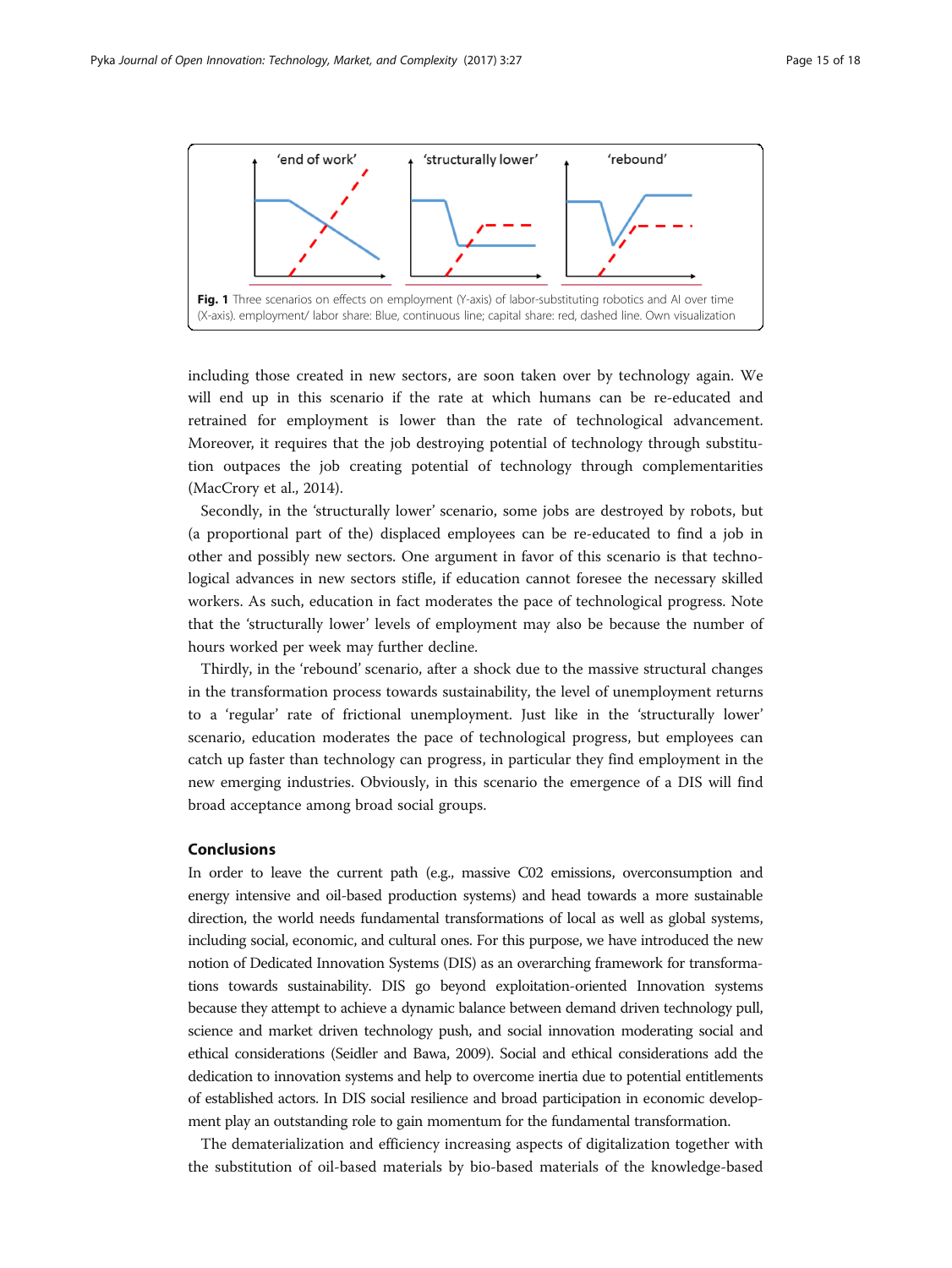<span id="page-15-0"></span>bioeconomy offer opportunities to switch to a green growth trajectory. Despite strongly decreasing employment in traditional industries due to a rationalization triggered by automation, robots and artificial intelligence, the overall employment trend is likely to be positive in the long run because of the new sectors emerging in the knowledgebased bioeconomy and in the so-called quaternary sector, which comprises new applications in the digital economy like sharing-economy platforms etc.

To set the emergence of a DIS into motion is by far not a simple task. We are confronted with the management of a complex adaptive system (Seidler and Bawa, [2009](#page-17-0)), which requires the management and coordination of extensive interactions in innovation networks, permanent adaptation due to unavoidable surprises in knowledge development because of the immanent strong uncertainty, non-linearities generating positive feedback effects, which might cause phase transitions responsible for emergent properties of the system and various other amplifying effects. However, the purpose of a DIS exactly is to support a fundamental transformation of the world production and consumption systems, which is nothing else than a phase transition from a present day's point of view. So amplifying effects, gaining momentum and managing transition processes at bifurcation points are the genuine activities to be originated in DIS.

To improve our understanding of designing and governing DIS many questions are not yet answered. Among others:

- Concerning societal systems: How can participative elements (e.g., stakeholder engagement in innovation) for a transition towards sustainability be fostered?
- Concerning economic systems: How can sustainable scientific and technological development under uncertainty be governed and designed, and by whom?
- Concerning cultural systems: How can a cultural evolution towards more sustainable (consumption) habits (e.g., sharing economy) and changes in behavior (e.g., socially responsible consumption) be facilitated?
- Concerning economic theory: What are the crucial societal, economic, and cultural "tipping points" in DIS that shape qualitative transitions in complex systems?
- And concerning the conceptual level: How can coordination problems between societal, economic, and cultural elements of DIS be coordinated?

Contributing to an answer of these questions is on our agenda for future research.

#### Competing interests

The author declares that he has no competing interests.

#### Publisher's Note

Springer Nature remains neutral with regard to jurisdictional claims in published maps and institutional affiliations.

### Received: 22 August 2017 Accepted: 11 December 2017 Published online: 28 December 2017

#### References

Abramovitz, M. (1986). Catching up, forging ahead, and falling behind. The Journal of Economic History, 46(02), 385–406. Acemoglu, D., Johnson, S., & Robinson, J. A. (2005). Institutions as a fundamental cause of long-run growth. Handbook of Economic Growth, 1, 385–472.

Blewitt, J., & Cunningham, R. (Eds.). (2014). The post-growth project: How the end of economic growth could bring a fairer and happier society. Aston University: Green House, e-prints.

Bresnahan, T. F., & Trajtenberg, M. (1995). General purpose technologies: "engines of growth". Journal of Econometrics, 65, 83–108.

Burt, R. (2004). Structural holes and good ideas. American Journal of Sociology, 110(2), 349–399.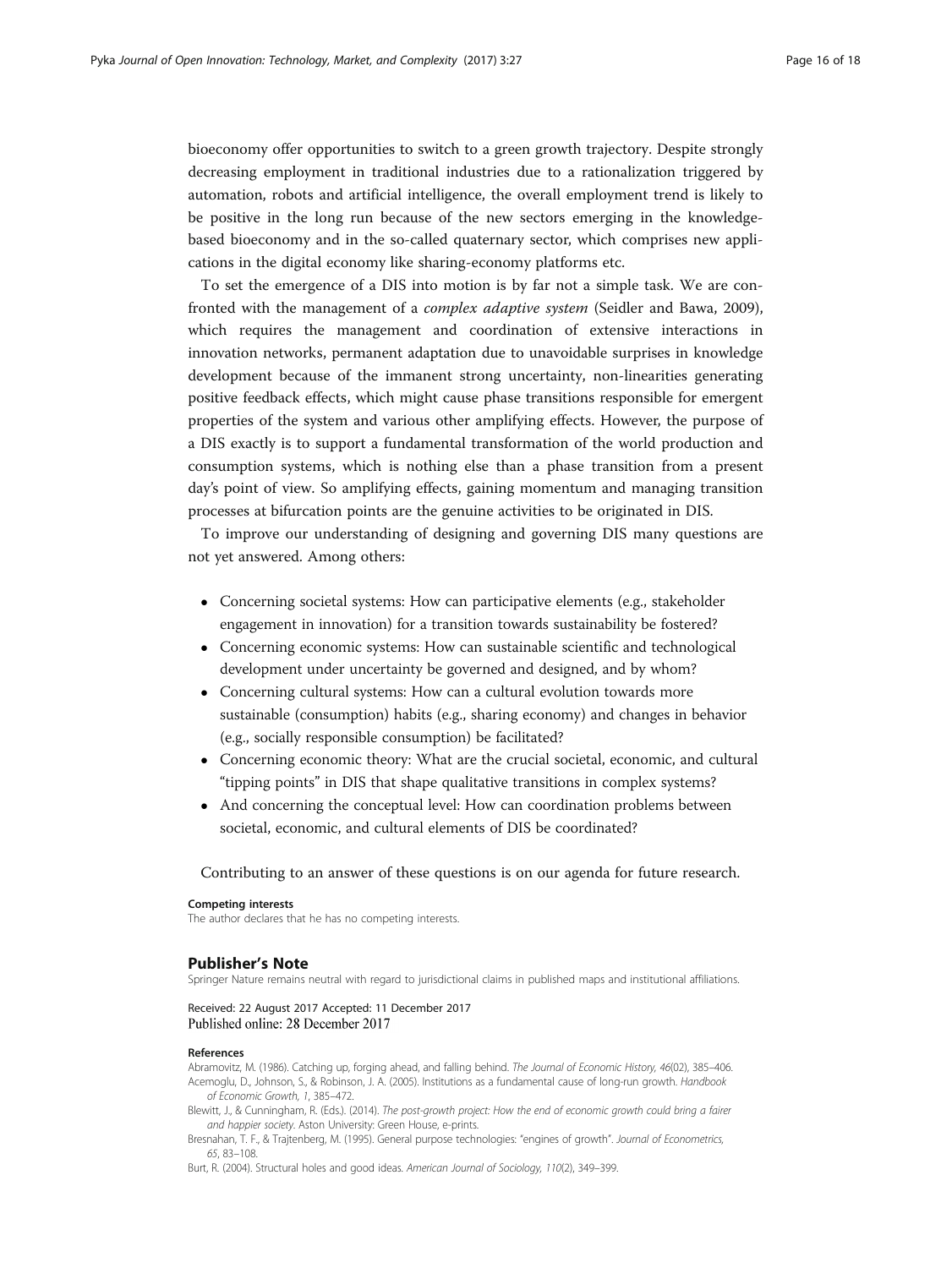<span id="page-16-0"></span>Cassiolato, J. E., & Lastres, H. M. M. (2008). Discussing innovation and development: Converging points between the Latin American school and the innovation systems perspective? Retrieved from [http://smartech.gatech.edu/handle/](http://smartech.gatech.edu/handle/1853/44144) [1853/44144.](http://smartech.gatech.edu/handle/1853/44144)

Castellacci, F., & Natera, J. M. (2016). Innovation, absorptive capacity and growth heterogeneity: Development paths in Latin America 1970-2010. Structural Change and Economic Dynamics, 37, 27–42. [https://doi.org/10.1016/j.strueco.](http://dx.doi.org/10.1016/j.strueco.2015.11.002) [2015.11.002.](http://dx.doi.org/10.1016/j.strueco.2015.11.002)

CONACYT (2014), Programa Especial de Ciencia, Tecnología e Innovación 2014–2018, CONACYT.

- Dosi, G. (1982). Technological paradigms and technological trajectories: A suggested interpretation of the determinants and directions of technical change. Research Policy, 11(3), 147–162.
- Dosi, G., Freeman, C., Nelson, R., Silverberg, G., & Soete, L. (Eds.). (1988). Technical change and economic theory. London: Pinter.
- Dutrénit, G., & Sutz, J. (Eds.). (2014). National Innovation Systems, social inclusion and development: The Latin American experience, Edward Elgar: Cheltenham (pp. 304–348).

Dutrénit, G., Rocha, A., & Vera-Cruz, A. O. (2012). Functions of the intermediary Organisations for agricultural innovation in Mexico: The Chiapas produce foundation. Review of Policy Research, 29(6), 693–712.

Dutrénit, G., Rivera-Huerta, R., & Vera-Cruz, A. O. (2016). Knowledge flows and linkage with universities: The vision of Mexican farmers. Brazilian Journal of Science and Technology, 3(16), 1–22.

Ekboir, J. M., Dutrénit, G., Martínez, G., Vargas, A. T., & Vera-Cruz, A. O. (2009). Successful organizational learning in the Management of Agricultural Research and Innovation: The Mexican produce foundations, IFPRI. Washington: Research Report Series Versión en español: (2006), Las Fundaciones Produce a diez años de su creación: pensando en el futuro, Documento de Trabajo, Washington DC: International Food Policy Research Institute.

Fagerberg, J., Srholec, M., & Verspagen, B. (2010). Innovation and economic development. Elsevier, 2, 833–872 Retrieved from [http://linkinghub.elsevier.com/retrieve/pii/S0169721810020046.](http://linkinghub.elsevier.com/retrieve/pii/S0169721810020046)

Fagerberg, J., Laestadius, S., & Martin, B. R. (Eds.). (2015). The triple challenge for Europe: Economic development, climate change, and governance. Oxford University Press.

Ford, M. (2015). The rise of the robots: Technology and the threat of mass unemployment. Basic Book, New York. [https://](https://www.uc.pt/feuc/citcoimbra/Martin_Ford-Rise_of_the_Robots) [www.uc.pt/feuc/citcoimbra/Martin\\_Ford-Rise\\_of\\_the\\_Robots.](https://www.uc.pt/feuc/citcoimbra/Martin_Ford-Rise_of_the_Robots)

Foster, J. (1998). Abstraction in economics: Incorporating the time dimension. International Journal of Social Economics, 25(2/3/4), 146–167.

Freeman, C. (1991). Networks of innovators: A synthesis of research issues. Research Policy, 20(5), 499–514.

Frey, C. B., & Osborne, M. (2017). The future of employment: How susceptible are jobs to computerisation? Technological Forecasting and Social Change, 114, 254–280.

German Bioeconomy Council. (2015). Bioeconomy policy - synopsis and analysis of strategies in the G7. Berlin: Office of the Bioeconomy Council.

Gregory, T., Salomons, A., Zierahn, U. (2016). Racing with or against the machine? Evidence from Europe, ZEW discussion paper no. 16–053.

Hanusch, H., & Pyka, A. (2013). Social innovations in the perspective of comprehensive neo-Schumpeterian economics. In C. Ruiz Viñals & C. Parra Rodríguez (Eds.), Social innovation – New forms of organization in knowledge-based societies (pp. 29–43). London: Routledge.

Hartmann, D., Guevara, M., Jara-Figueroa, C., Aristarán, M., & Hidalgo, C. A. (2015): Linking economic complexity, institutions and income inequality, [http://arxiv.org/abs/1505.07907.](http://arxiv.org/abs/1505.07907)

Hartmann, D., Jara-Figueroa, C., Guevara, M., Simoes, A., & Hidalgo, C. A. (2016). The structural constraints of income inequality in Latin America. Integration and Trade Journal No. 40, Inter-American Development Bank.

Hausmann, R., Hidalgo, C. A., Bustos, S., Coscia, M., Simoes, A., & Yildirim, M. A. (2013). The atlas of economic complexity: Mapping paths to prosperity. MIT Press. [https://growthlab.cid.harvard.edu/files/growthlab/files/atlas\\_2013\\_part1.pdf](https://growthlab.cid.harvard.edu/files/growthlab/files/atlas_2013_part1.pdf)

Heeks, R., Foster, C., & Nugroho, Y. (2014). New models of inclusive innovation for development. Innovation and Development, 4(2), 175–185.

Helpman, E., & Trajtenberg, M. (1998). Diffusion of general purpose technologies. In E. Helpman (Ed.), General purpose technologies and economic growth. Cambridge: MIT Press.

Herrendorf, B., Rogerson, R., & Valentinyi, A. (2013). Growth and structural transformation. National Bureau of Economic Research, 18996[.http://www.nber.org/papers/w18996.pdf](http://www.nber.org/papers/w18996.pdf)

Hidalgo, C. A., & Hausmann, R. (2009). The building blocks of economic complexity. Proceedings of the National Academy of Sciences, 106(26), 10570–10575. doi[:10.1073/pnas.0900943106](http://dx.doi.org/10.1073/pnas.0900943106).

Kallis, G., Kerschner, C. and Martinez-Alier, J. (2014), The economics of degrowth, Ecological Economics, Volume 84, December 2012, pp. 172–180.

Katz, J. (2001). Structural reforms and technological behaviour: The sources and nature of technological change in Latin America in the 1990s. Research Policy, 30(1), 1–19.

Keynes, J. M. (1930). A treatise on money: The applied theory of money. Harcourt, Brace and company.

Klepper, S. (1997). Industry life cycles, industrial and corporate change.,  $6(1)$ , 145–182.

Knight, F. H. (1921). Risk, uncertainty and profit. Boston: Hart, Schaffner& Marx.

Lundvall, B.-A. (1992). National Innovation Systems: Towards a theory of innovation and interactive learning. London: Pinter Publishers. Lundvall, B.-A. (1998). Why study national systems and national styles of innovation? Technology Analysis & Strategic

Management, 10(4), 403–422.

Lundvall, B.-Å. (2005). Interactive learning, social capital and economic performance (pp. 10–11). Retrieved from [http://](http://advancingknowledge.groups.si.umich.edu/drafts/Lundvall-Washington%20paper.doc) [advancingknowledge.groups.si.umich.edu/drafts/Lundvall-Washington paper.doc.](http://advancingknowledge.groups.si.umich.edu/drafts/Lundvall-Washington%20paper.doc)

Lundvall, B.-Å., Johnson, B., Andersen, E. S., & Dalum, B. (2002). National systems of production, innovation and competence building. Research Policy, 31(2), 213–231.

MacCrory, F., Westerman, G., Alhammadi, Y., & Brynjolfsson, E. (2014). Racing with and against the machine: Changes in occupational skill composition in an era of rapid technological advance. Conference paper.

Manyika, J., Chui, M., Bughin, J., Dobbs, R., Bisson, P., & Marrs, A. (2013). Disruptive technologies: Advances that will transform life, business, and the global economy. McKinsey Global Institute.